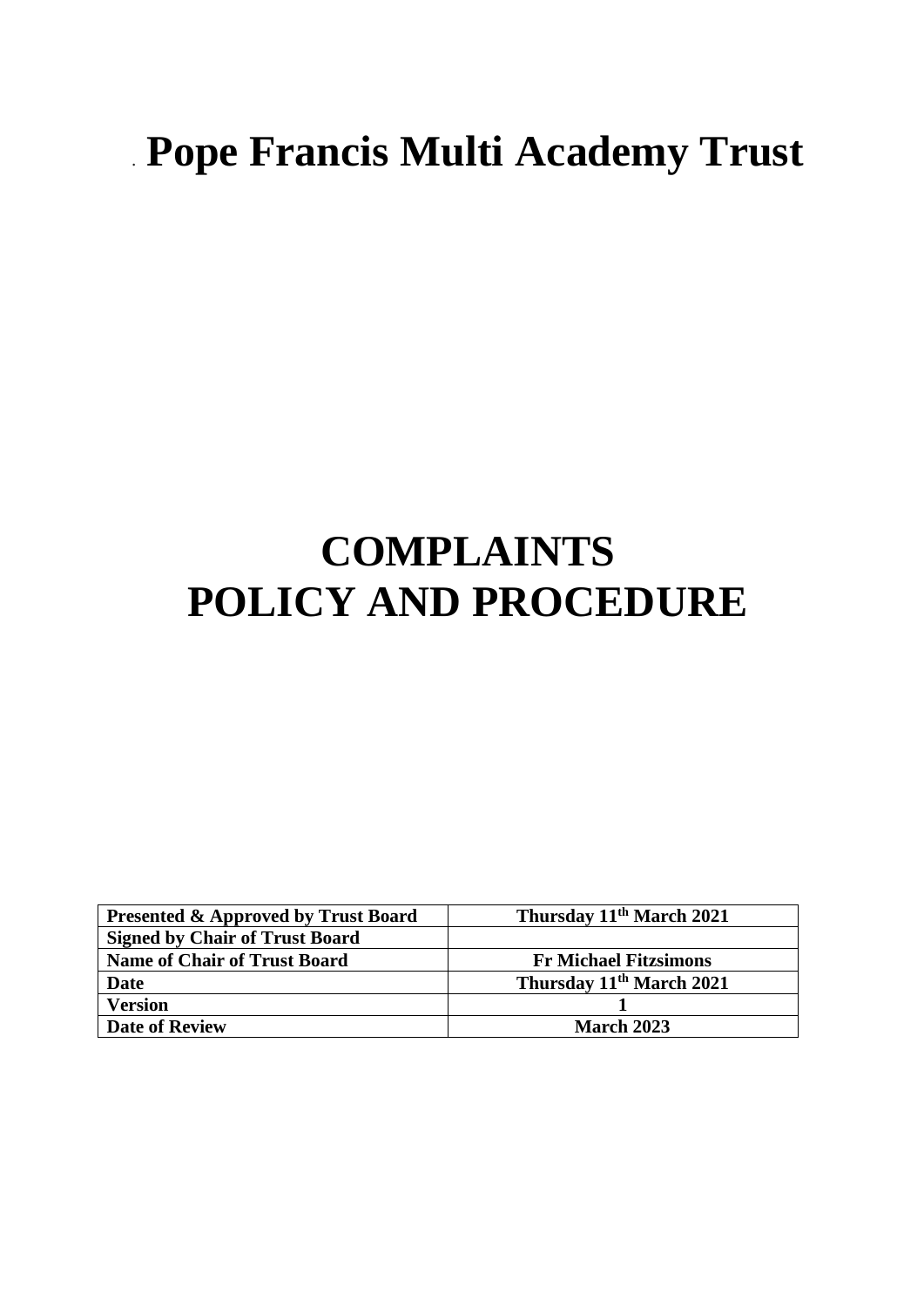# **1. Policy Aim and Statement**

This Complaints Policy helps underpin the mission statement of The Pope Francis Academy Trust (hereafter referred to as the "the Trust").

Schools within the Trust are:

*"places where mercy is freely given; where everyone is welcome, loved, forgiven and encouraged to live the good life of the Gospel".* 

# *Evangelii Gaudium – Pope Francis*

Its aim is to ensure that a concern, difficulty or complaint is managed sympathetically, efficiently and at the appropriate level and resolved as soon as possible. Doing so is good practice, fair to those concerned and helps to promote parents' and students' confidence in the Trust's ability to safeguard and promote welfare.

The Trust will try to resolve every concern, difficulty or complaint in a positive way with the aim of putting right a matter which may have gone wrong and, where necessary, reviewing the relevant school or Trust's systems and procedures in the light of the matters raised.

The Trust welcomes feedback and needs to know as soon as possible if there is any cause for dissatisfaction. The Trust recognises that a concern or difficulty which is not resolved quickly and fairly can soon become a cause of resentment, which can be damaging to the relationship between the relevant school and the parent and student and can also have a detrimental effect upon the Trust's ethos and culture.

Parents and students should never feel – or be made to feel – that raising a concern, difficulty or complaint will adversely affect the student's future at the relevant school or place the student at a disadvantage in any way.

## **2. Application**

The schools within the Trust are academies and are therefore governed by the Education (Independent School Standards) Regulations 2014 (as amended) ("the Regulations").

This Complaints Policy has been formulated to comply with Schedule 1, Part 7 of the Regulations (as well as equality legislation and the rules of natural justice).

In the case of any variance between the procedure outlined in this Complaints Policy and the Regulations, the procedure outlined in the Regulations will apply.

Anyone can make a complaint about any provision of facilities or services that a school provides, unless separate statutory procedures apply this includes parents or carers of students at the schools within the Trust, parents or carers of students no longer at the schools within the Trust, and members of the public.

Such separate statutory procedures would apply to issues including:

- safeguarding and child protection
- admissions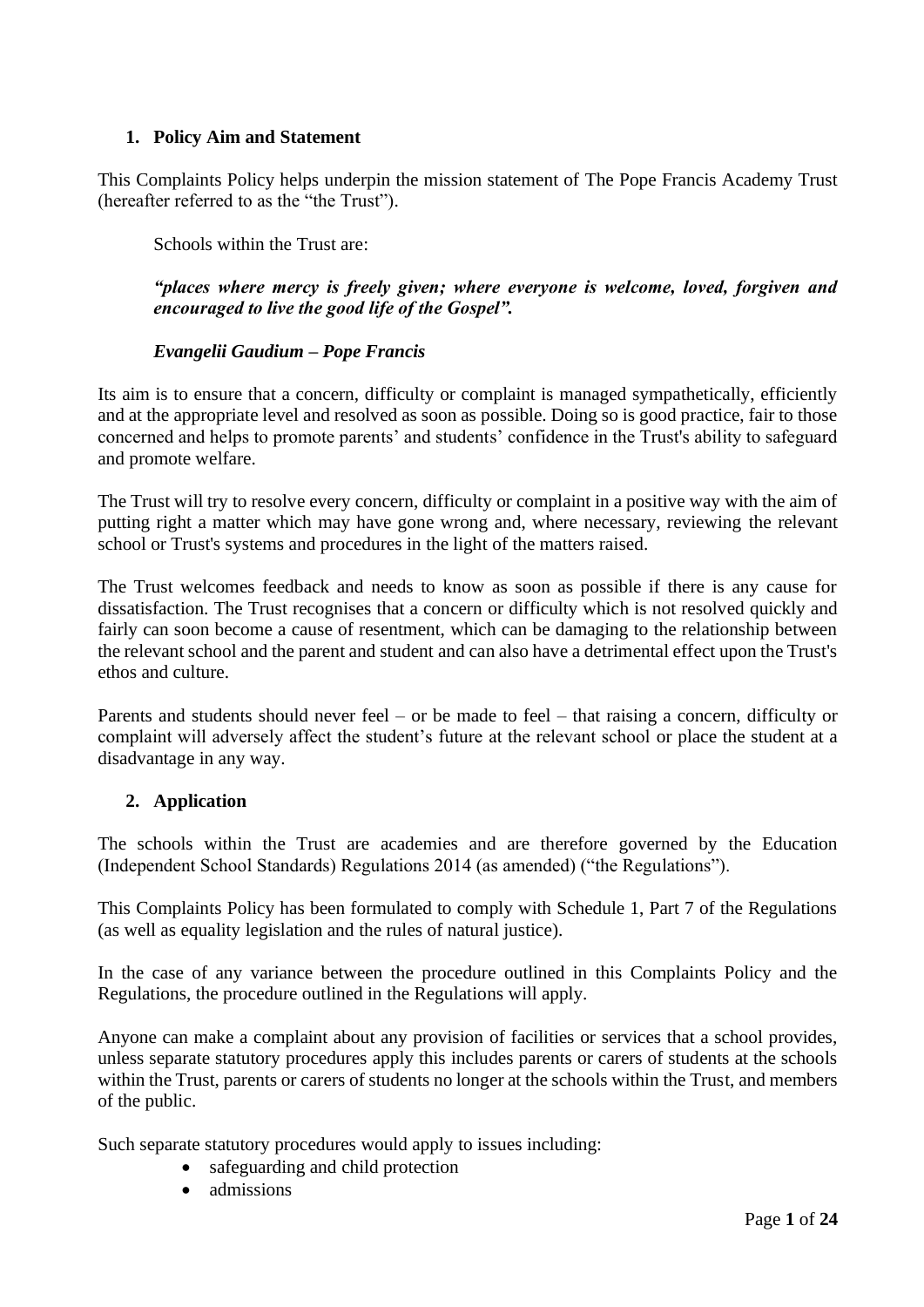- exclusions
- statutory assessments of special educational needs and the content of any resulting statutory plan, i.e. an Education Health Care Plan (EHCP), though concerns about the provision of Special education Needs & Disabilities (SEND support at the schools can be raised through this policy
- school reorganisation proposals
- whistleblowing
- staff grievances and conduct are dealt with under the Trust's internal disciplinary process
- services by other providers who may use school premises or facilities (who should have their own complaints policy)
- matters dealt with by regulatory bodies such as the Joint Council for Qualifications (JCQ) and the Education & Skills Funding Funding Agency (ESFA)
- National Curriculum content.

Please refer to the appropriate policies on the Trust's website. Where a complaint is made against a member of staff, depending upon the nature and seriousness of the complaint, the matter may be dealt with under separate HR procedures which are strictly confidential, rather than under this Complaints Policy.

This Complaints Policy distinguishes between a concern or difficulty, which can usually be resolved informally, and a formal complaint which will require further investigation.

For the avoidance of doubt, in this policy references to the Trust or schools within this Trust shall apply equally, mutatis mutandis.

# **3. The Rules of Natural Justice**

Simply put, the rules of natural justice relate to fairness. The Trust will ensure that all concerns, difficulties or complaints are dealt with in accordance with the following principles:

- All parties will be provided with all information and documentation pertinent to the matters raised;
- All parties will be given the opportunity to prepare and present their case and respond to the other parties involved;
- All persons investigating and making decisions in relation to the matters raised will be impartial and will do so without bias (or apparent bias) to any party involved;
- All decisions will be made on a balanced and considered assessment of the information available;
- All decisions made will be based upon logical conclusions, and not based on mere speculation or suspicion;
- All decisions made will be supported by detailed reasons which will be disclosed to all parties involved.

# **4. Equality Act 2010**

The Trust will deal with concerns, difficulties and complaints in accordance with its duty under the Equality Act 2010 to have due regard to the need to:

• Eliminate discrimination, harassment, victimisation and other conduct prohibited by the Equality Act 2010;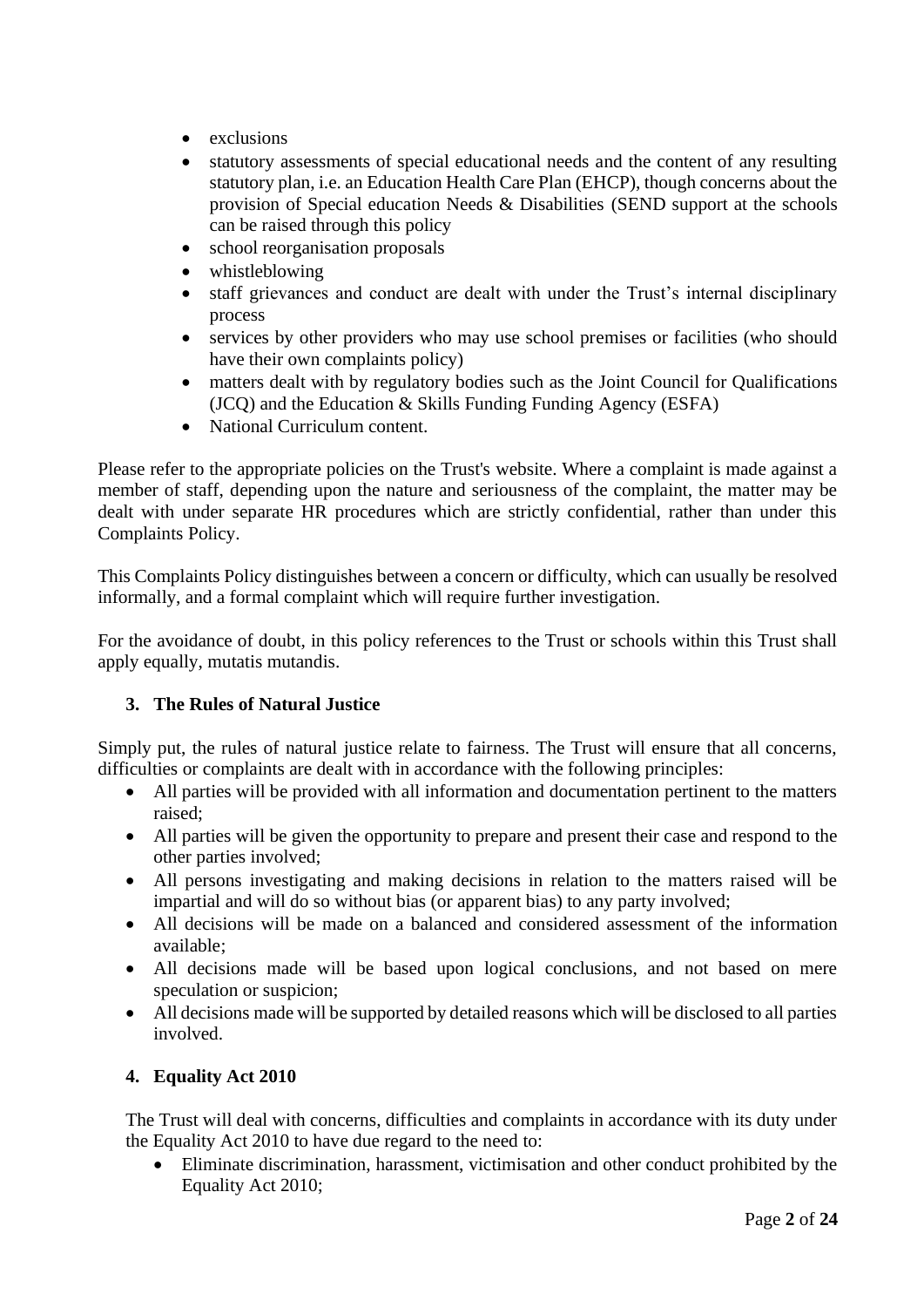- Advance equality of opportunity between those who share a relevant protected characteristic and those who do not, by having regard to the need to;
	- i) Remove or minimise disadvantages connected to a relevant protected characteristic; and
	- ii) Take steps to meet the different needs of those sharing a relevant protected characteristic; and
	- iii) Encourage those who share a relevant protected characteristic to participate in school life and activities in which participation is disproportionately low;
- Foster good relations between those who share a relevant protected characteristic and those who do not, by having regard to the need to:
	- i) Tackle prejudice; and
	- ii) Promote understanding; "Relevant protected characteristics" include sex, race, disability, religion or belief, sexual orientation, gender reassignment, pregnancy and maternity and (in the case of persons who are not students) age. In addition, the Trust will comply with its duty to make the following reasonable adjustments for persons with a disability:
- Where a provision, criterion or practice places a disabled person at a substantial disadvantage compared to a person who is not disabled, reasonable steps must be taken to avoid that disadvantage;
- Where a disabled person would, but for the provision of an auxiliary aid, be placed at a substantial disadvantage compared with a person who is not disabled, reasonable steps must be taken to provide the auxiliary aid. An auxiliary aid can be a piece of equipment or a service.

If a complainant or other person involved in the complaints procedure requires an interpreter, a signer or any other assistance at meetings or at a Complaint Panel Hearing, they should let the relevant school or Trust know immediately. Further details can be found in the Trust's Equality Policy.

# **5. Terms Used**

For the purpose of this Complaints Policy, a "parent" includes the natural or adoptive parent of a student, irrespective of whether they are or ever have been married, whether they are separated or divorced, whether the student lives with them, whether the father has parental responsibility for the student or whether they have contact with the student. A "parent" will also include a non-parent who has parental responsibility for a student, an adult non-parent with whom the student lives, and an adult who is involved in the day-to-day care of the student (for example, collecting or dropping off the student from school).

Any reference to a "student" will also include a prospective or former student of the relevant school.

A person making a complaint will be referred to as a "Complainant" throughout this Complaints Policy.

# **6. Procedure**

The Trust's complaints procedure consists of three stages:

- Stage  $1 -$  Concerns and difficulties, dealt with informally;
- Stage 2 Complaints formally investigated by the Headteacher (or designate);
- Stage 3 Complaint Panel Hearing.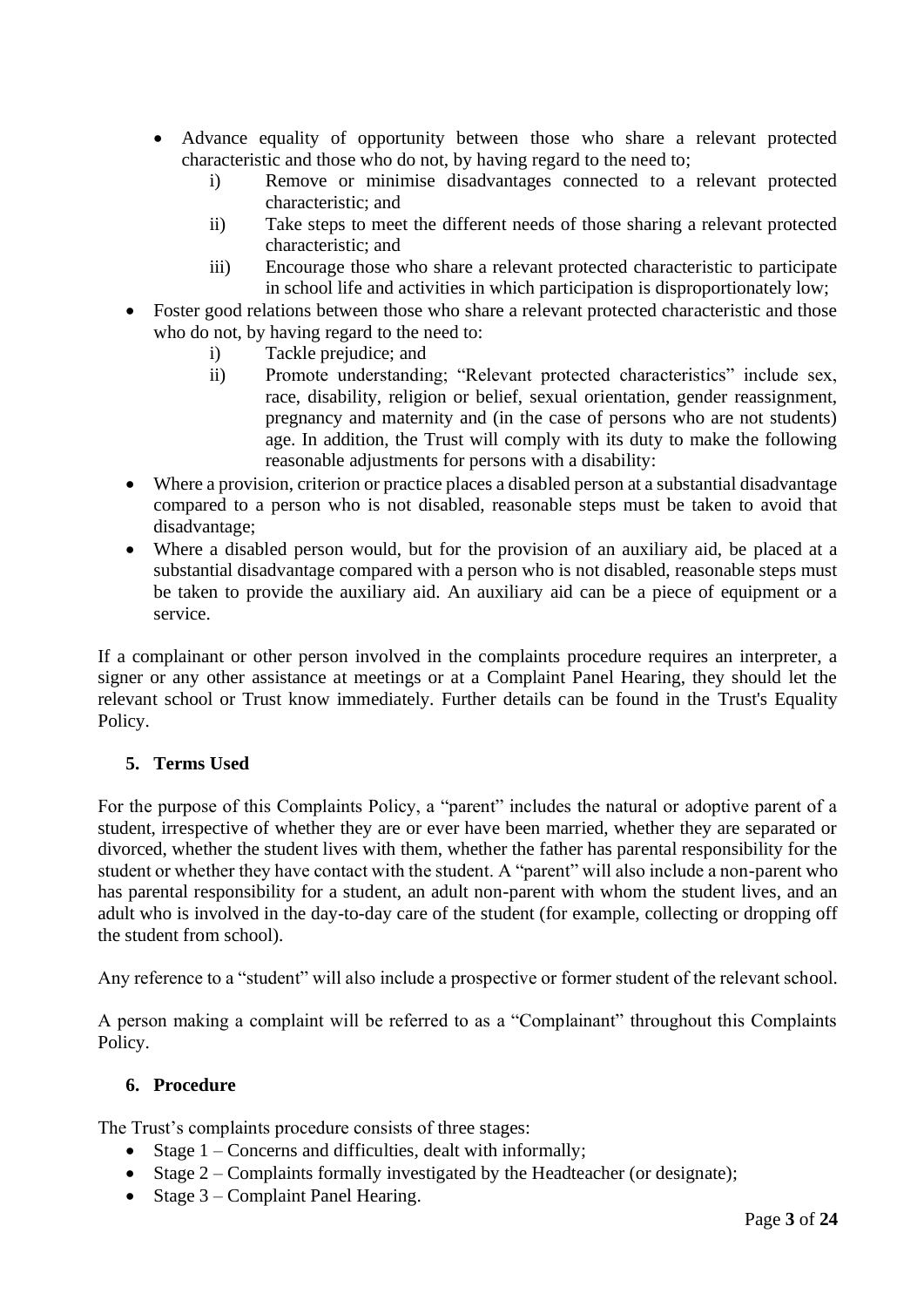# **7. Time Limits**

The Trust aims to resolve concerns, difficulties and complaints in a timely manner.

Time limits for each stage of the procedure are set out under each individual stage.

For the purposes of this Complaints Policy, a "school day" is defined as a weekday during term time, when the relevant school to which the complaint relates is open to children, or if a complaint relates to one or more schools, or the Trust more generally, a "school day" is defined as a weekday during term time as determined by the Trust.

The definition of "school day" excludes weekends, school holidays and bank holidays.

For the avoidance of doubt, term dates are published on the individual school's website, and information about term dates is made available to parents and students periodically.

Although every effort will be made by the individual school or Trust to comply with the time limits specified under each stage of the procedure, it may not always be possible to do so, for example due to the complexity or number of matters raised, or due to the unavailability of the Complainant to attend a meeting, if offered.

In all cases, where a time limit cannot be complied with, the individual school or Trust will write to the Complainant within the specified time limit, setting out the reasons why the time limit cannot be complied with, and confirming the new time limit which will apply.

If the individual school or Trust has made reasonable attempts to accommodate complainants with dates for complaint meetings and they refuse or are unable to attend the individual school or Trust may:

- Convene meetings in their absence; and
- Reach a conclusion in the interests of drawing the complaint to a close.

# **8. Complaints against the Trust, a Headteacher, CEO, a Governor or a Local Governing Body**

There may be occasions when it is necessary or reasonable to deviate from the published complaints procedure.

However, in these circumstances the complainant will be informed with the reasons for the deviation. For example, if the complaint is about a headteacher, CEO, a governor, an LGB or the Trust (including the Chair or Vice-Chair of the LGB or Trust), a suitably skilled Governor of the relevant school will be appointed to complete all the actions at Stage 2 instead.

If the complaint is:

- Jointly about a Chair and Vice Chair; or
- An entire LGB; or
- The majority of an LGB

Stage 2 may be considered by an independent investigator appointed by the local governing body or Trust.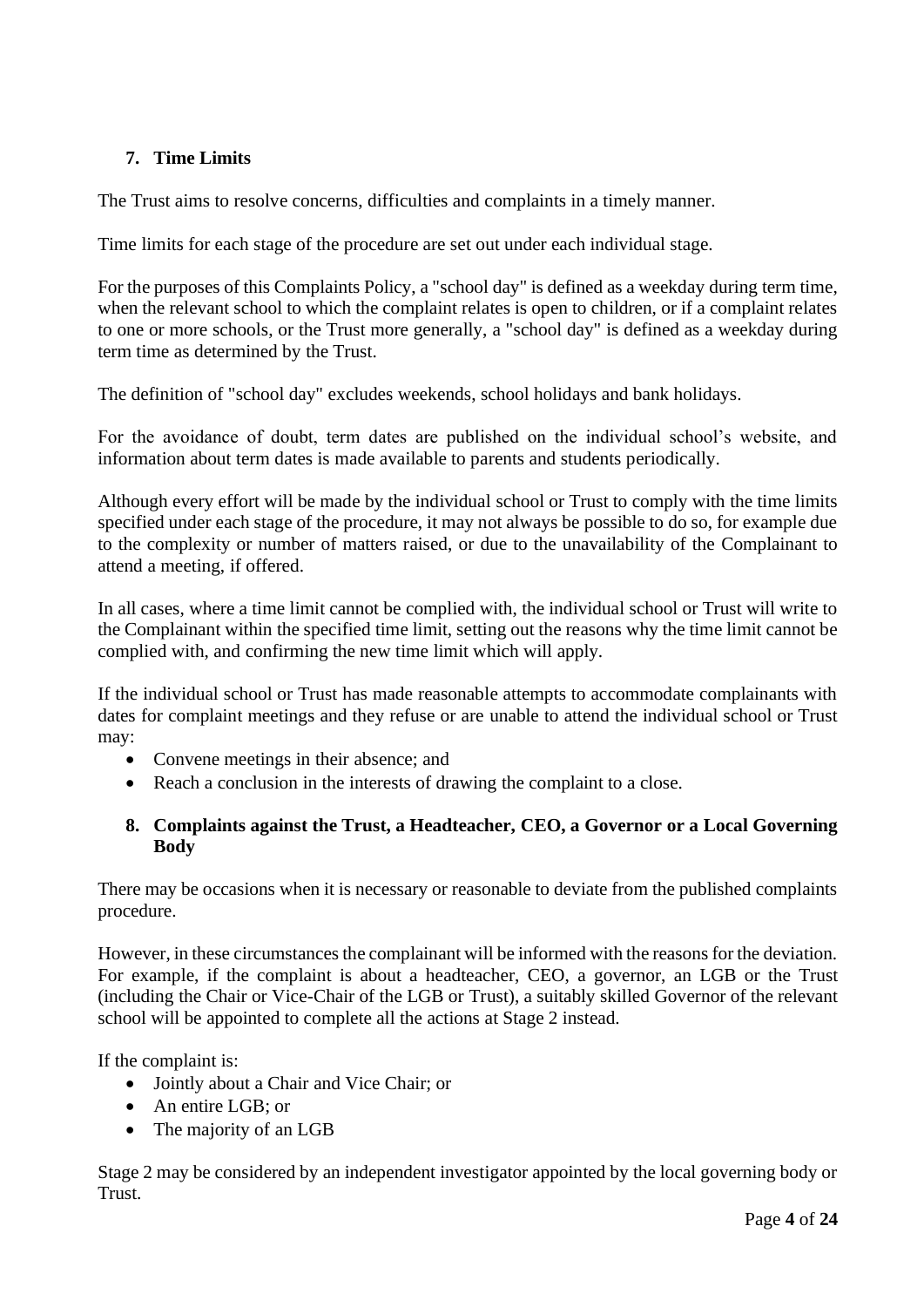For these purposes, an independent investigator may be a trustee of the Trust or a governor or other individual affiliated with another school in the Trust.

If the complaint is about the Trust, including the Chair or Vice Chair, the entire Trust body or majority of the trustees, the Trust shall, in good faith, appoint an independent investigator not affiliated to the Trust, to carry out an investigation at Stage 2.

At the conclusion of their investigation, the Complainant will receive a formal written response from the person (or persons) who have investigated their complaint in accordance with this policy.

# **9. Late Complaints**

Where a complaint is submitted more than six months after the incident or event (or where the complaint relates to a series of incidents or events, more than six months from the date of the latest incident or event), the relevant school or Trust reserves the right to refuse to investigate the complaint under this Complaints Policy if it appears reasonable and fair to do so, having regard to the circumstances surrounding the complaint.

Where the relevant school or Trust decides that a complaint which was submitted late will not be investigated, the relevant school or Trust will write to the Complainant notifying them of the decision within five school days of the complaint being received.

If the Complainant is unhappy with the decision not to investigate a complaint which was submitted late, the Complainant may write to the Clerk of the Trust asking for the decision to be reviewed.

The Clerk will inform the Chair of the LGB or the Chair of the Trust (as applicable) who will be provided with all documentation relating to the complaint, together with the letter from the relevant school or Trust to the Complainant and will review the decision not to investigate the complaint.

The Chair of the LGB or the Chair of the Trust will not investigate the complaint itself during this review.

The Chair of the LGB or the Chair of the Trust will write to the Complainant with the outcome of the review within ten school days of the date that the letter from the Complainant seeking the review was received and provide the school with a copy of the letter.

If the Chair of the LGB or the Chair of the Trust quashes the decision not to investigate the complaint, it will be referred to the relevant school or the Trust to be dealt with under this Complaints Policy in the usual way.

If the Chair of the LGB or the Chair of the Trust upholds the decision not to investigate the complaint, the Complainant may refer the concern or complaint to the Education & Skills Funding Agency using the procedure stated towards the end of this Complaints Policy.

In exceptional circumstances, the Chair of the LGB or the Chair of the Trust can delegate the responsibility for the review to the Vice-Chair of the LGB or the Vice-Chair of the Trust, as applicable.

## **10. Persistent or Serial Complaints**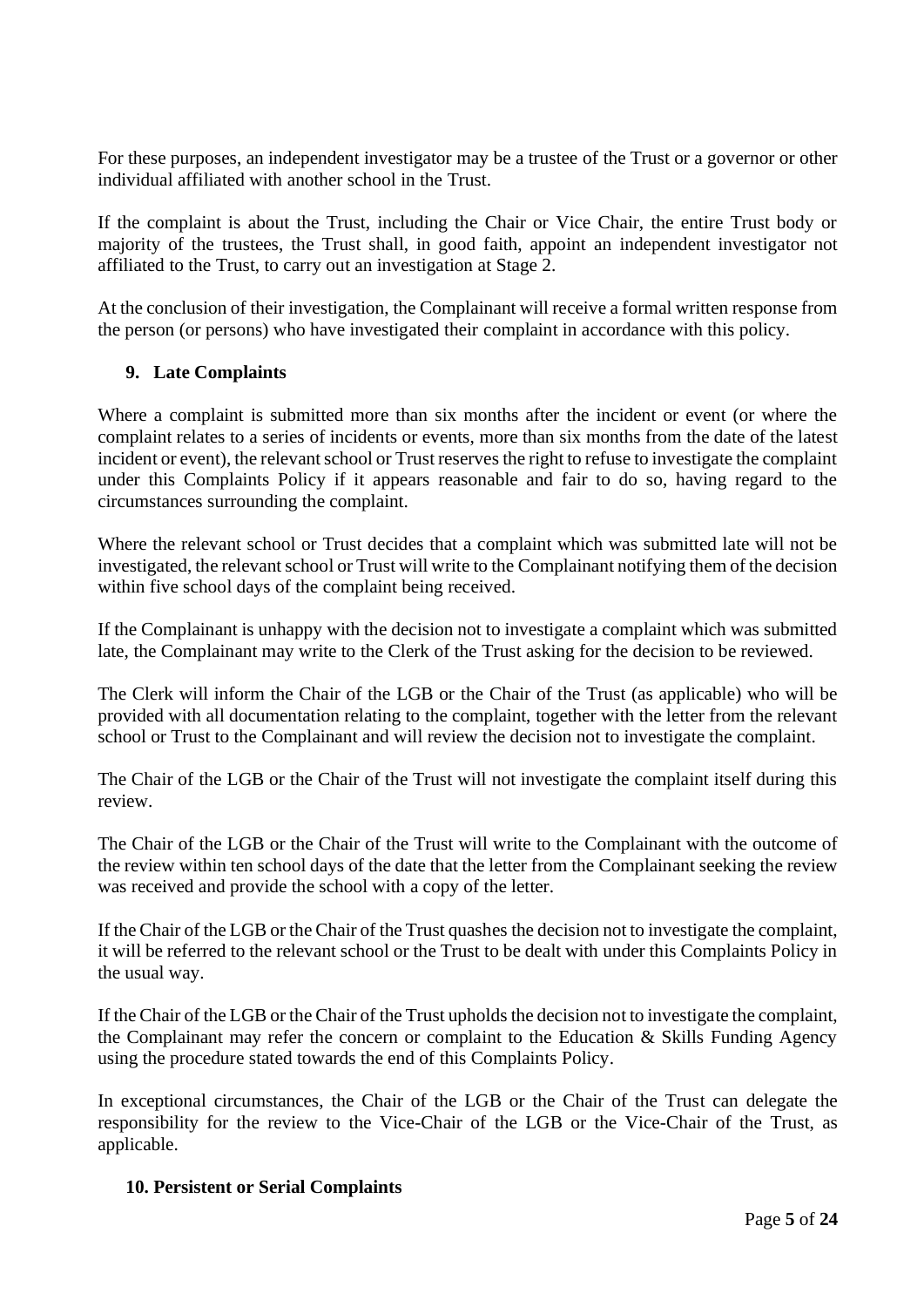There may be occasions when, despite a complaint being considered under all stages in this Complaints Policy, the complainant persists in making the same complaint to the Trust.

There may also be occasions when a Complainant raises unreasonable persistent complaints or raises complaints about matters which do not affect them.

There may also be occasions when a complaint is made about a matter which is clearly so trivial that it would be a poor use of the Trust's resources to deal with it under the formal stages of the procedure.

In all of these cases, the Trust reserves the right to regard the complaint as persistent or serial or trivial and to refuse to investigate it under the procedure in this Complaints Policy, if it appears reasonable and fair to do so, having regard to the circumstances surrounding the complaint.

Where the relevant school or Trust decides that a complaint is persistent or serial or trivial and will not be investigated, the School will write to the Complainant within five school days of the complaint being raised to notify them of the decision.

If the Complainant is unhappy with the decision not to investigate a persistent, serial or trivial complaint, they may write to the Clerk to ask for the decision to be reviewed.

The Chair of the LGB or the Chair of the Trust, as applicable, will be provided with all documentation relating to the current complaint and any previous complaints which were relevant to the decision, together with the letter from the relevant school or the Trust to the Complainant, and will review the decision not to investigate the complaint.

The Chair of the LGB or the Chair of the Trust will not investigate the complaint itself during this review.

The Chair of the LGB or the Chair of the Trust will write to the Complainant with the outcome of the review within ten school days of the date that the letter from the Complainant seeking the review was received.

If the Chair of the LGB or the Chair of the Trust overturns the decision not to investigate the concern or complaint, it will be referred to the relevant school to be dealt with under the procedure in this Complaints Policy in the usual way.

If the Chair of the LGB or the Chair of the Trust upholds the decision not to investigate the concern or complaint, the Complainant may refer the concern or complaint to the Education & Skills Funding Agency (ESFA) using the procedure stated towards the end of this Complaints Policy.

In exceptional circumstances, the Chair of the LGB or the Chair of the Trust can delegate the responsibility for the review to the Vice-Chair of the LGB or the Vice-Chair of the Trust, as applicable.

## **11. Anonymous Complaints**

The Trust will not investigate anonymous complaints under the procedure in this Complaints Policy.

Anonymous complaints will be referred to the Headteacher of the relevant school, or the Chair of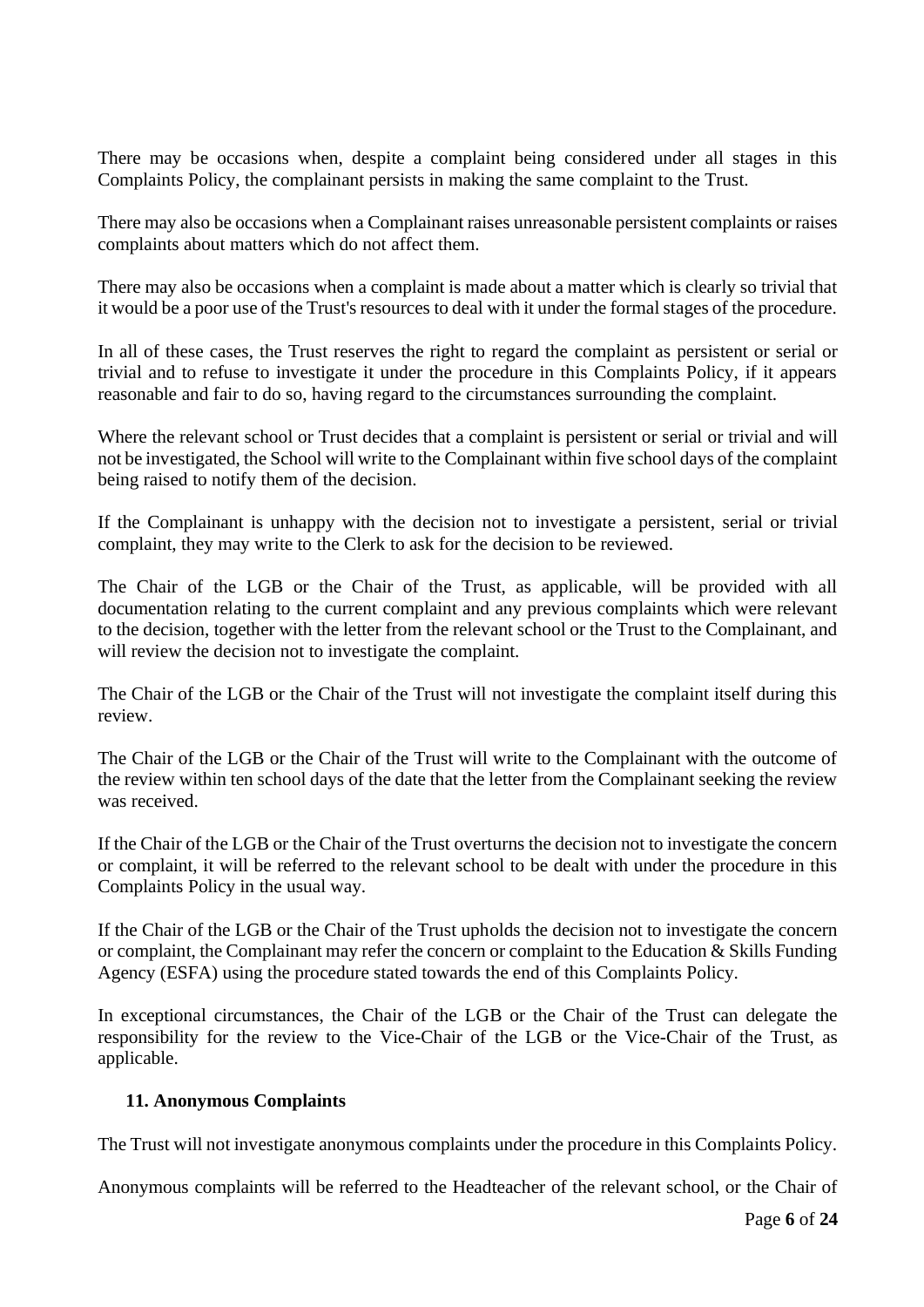the Trust, who will decide what, if any, action should be taken.

# **12. Duplicate Complaints**

There may be occasions when, despite a complaint being considered under all stages in this Complaints Policy a duplicate complaint is received from:

- a spouse
- a partner
- a grandparent
- a child

If the complaint is about the same subject, it will be confirmed either that;

- the relevant school or Trust has already considered this complaint and the local process is complete; or
- the relevant school or Trust is currently considering this complaint.

The author of the duplicate complaint will be advised that once the original complaint has completed all stages under this Complaints Policy, they can contact the Education & Skills Funding Agency (ESFA) if they are dissatisfied with the Trust's handling of the original complaint.

Any new aspects to the complaint not previously considered will be investigated and dealt with in accordance with this Complaints Procedure.

# **13. GDPR, Data Protection Act 2018 and Freedom of Information Act 2000**

Complaints sometimes include requests for information or documentation.

Such requests will either be a "subject access request" under the General Data Protection Regulation (GDPR) / Data Protection Act 2018 (where the information requested relates to an identifiable individual) or a request under the Freedom of Information Act 2000 (where the information is general and not related to an identifiable individual).

Subject access requests under the General Data Protection Regulation (GDPR) / Data Protection Act 2018 must be responded to within one calendar month (although the Trust can extend the timescale for compliance by up to two further calendar months if a request is complex), and requests under the Freedom of Information Act 2000 must be responded to within twenty working days. However the Trust will aim to provide this information as soon as practicable (where the request is valid and the Complainant is lawfully entitled to the information or documentation) in accordance with the rules of natural justice.

Further details can be found in the Trust's Data Protection Policy and Freedom of Information Policy.

## **14. Resolution Principles**

It is in everyone's interest that concerns, difficulties and complaints are resolved to the satisfaction of all parties at the earliest possible stage.

The way in which the concern, difficulty or complaint is dealt with after the matter is first raised by the Complainant can be crucial in determining whether the complaint will escalate.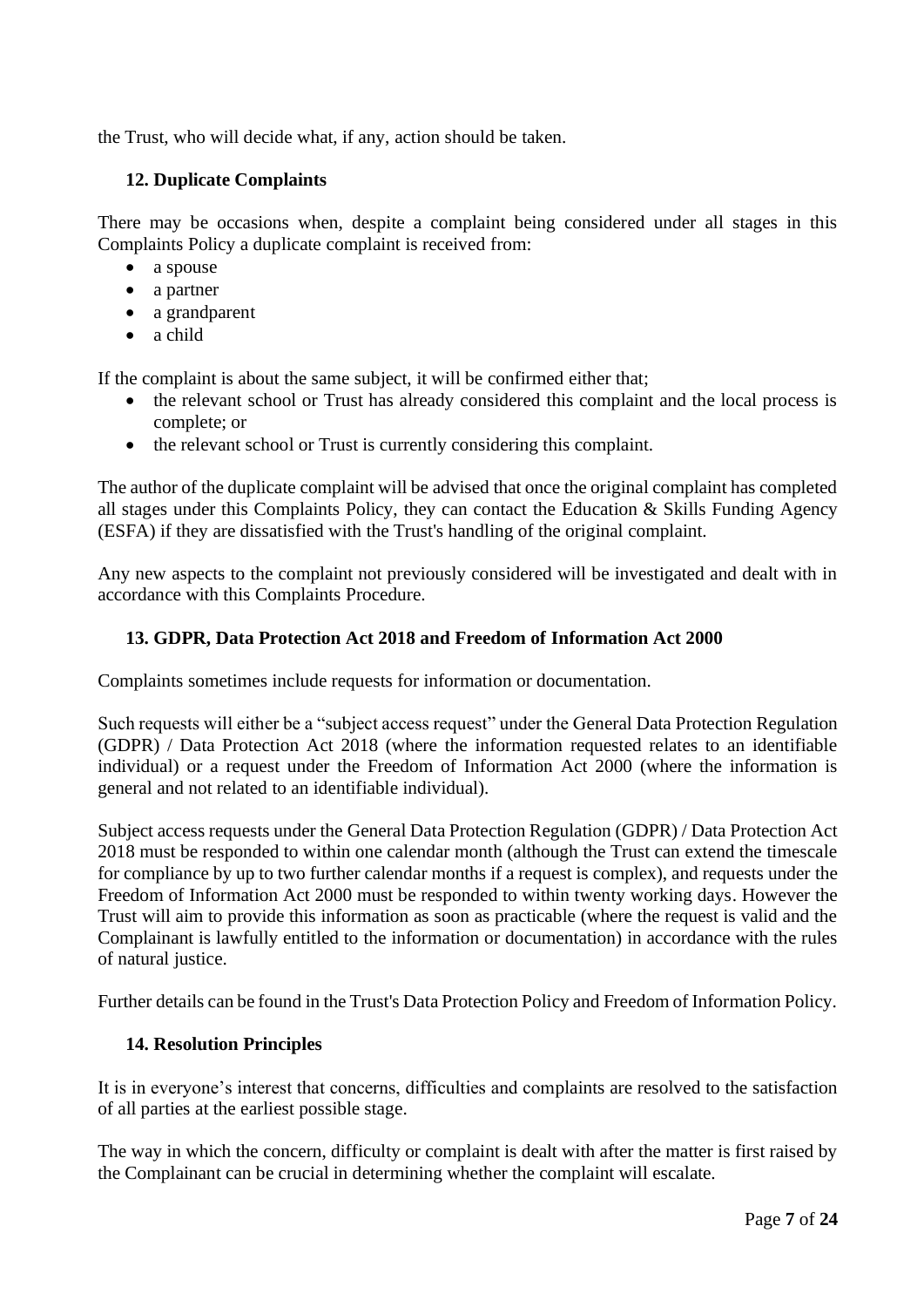To that end, members of staff will be periodically made aware of the procedure in this Complaints Policy, so that they will know what to do when a concern or difficulty is raised with them.

At each stage of the complaints procedure, the investigator(s) will consider how the complaint may be resolved.

In considering how a complaint may be resolved, the investigator(s) will give due regard to the seriousness of the complaint.

It may be appropriate in order to bring the complaint to a resolution for the investigator to offer:

- An explanation;
- An apology;
- Reassurance that steps have been taken to prevent a recurrence of events which led to the complaint;
- Reassurance that the Trust will undertake a review of its policies and procedures in light of the complaint.

None of the above will constitute an admission of negligence or an acceptance of liability on behalf of the Trust, the relevant school(s), or any other persons against whom a complaint may be made.

# **15. Outcome Principles**

Examples of outcomes include:

- There was insufficient evidence to reach a conclusion, so the complaint cannot be upheld;
- The investigation did not substantiate the matters raised, so the complaint cannot be upheld;
- The complaint was substantiated in part or full. A description should be given of the remedial action being taken by the relevant school(s) or Trust as a consequence of the complaint. Details of any disciplinary action or sanctions to be taken against any members of staff or students are strictly confidential and cannot be disclosed.
- The matter has been fully investigated and, as a consequence, further confidential procedures are being pursued. Details of any disciplinary action or sanctions to be taken against any members of staff or students are strictly confidential and cannot be disclosed.

For the avoidance of doubt, requests for compensation, or similar, as a result of any complaints are unlikely to be considered and/or awarded.

## **16. Retention of Records**

A full written record will be maintained centrally by the Clerk of all complaints made under Stage 2 to 3.

Records of complaints will be destroyed when the student to which they relate reaches the age of twenty four years or, in the case of a student with a statement of special educational needs / EHC plan, until the student reaches the age of thirty years.

## **17. Confidentiality**

All correspondence, statements and records relating to individual complaints will be kept confidential except where access is required by parties involved in the resolution of a complaint, or as requested by the Secretary of State, a school inspector, or under another legal authority.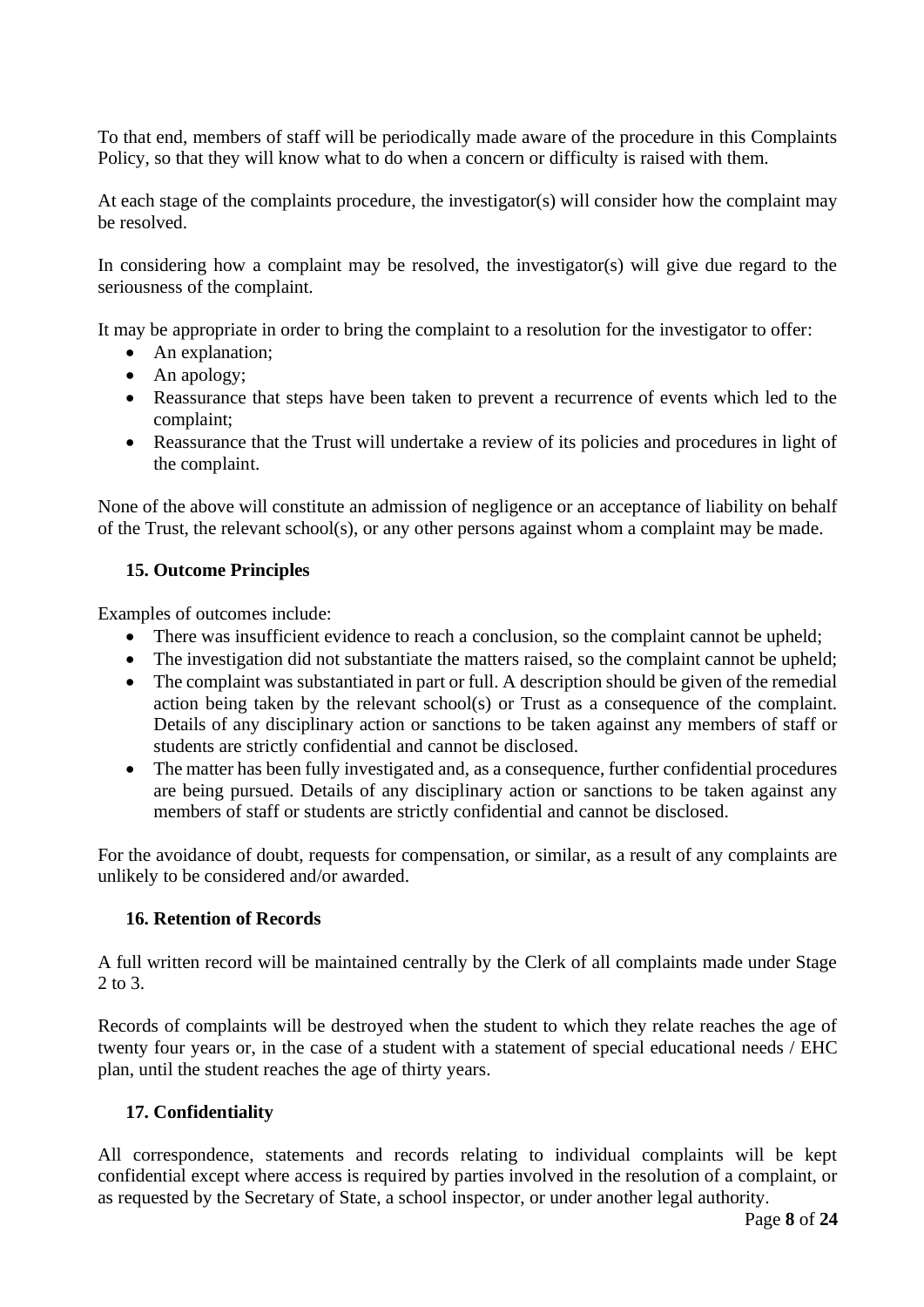Meetings will be held in private.

Electronic recordings of meetings or conversations will not normally be permitted unless a Complainant's own disability or special needs require it or with the prior consent of the parties present.

## **18. Publication**

This Complaints Policy has been ratified by the Trust, and will be reviewed every two years. It will be published on the Trust's website and provided to parents and students on request.

A copy of this Complaints Policy will be provided to a complainant when a concern, difficulty or complaint is first raised.

# **Stage 1: Concerns and Difficulties**

## *1. Concerns:*

The Trust expects that most concerns and difficulties (defined as 'an expression of worry or doubt over an issue considered to be important for which reassurances are sought'), where a parent or student seeks intervention, reconsideration or some other action to be taken, can be resolved informally.

Examples might include dissatisfaction about an aspect of teaching or pastoral care, allocation of privileges or responsibilities, a timetable clash, an issue with a school's systems or equipment, or a billing error.

# *2. Notification:*

Concerns should initially be raised either in person, over the telephone or in writing.

The complainant will then be invited to an informal meeting with the member of staff most appropriate for dealing with that concern, as follows:

- **Education issues** if the matter relates to the classroom, the curriculum or special educational needs, the complainant should speak to the Class Teacher, Special Education Needs & Disability Co-ordinator (SENDCo), Key Stage Co-Ordinator, Assistant or Deputy Headteacher, prior to the Headteacher
- **Pastoral care** for concerns relating to matters outside the classroom, the complainant should speak to the Form Teacher, Key Stage Co-Ordinator, Assistant or Deputy Headteacher, as appropriate
- **Disciplinary matters** a problem over any disciplinary action taken or a sanction imposed should be raised with the Form Teacher, who may direct the complaint to the member of staff who imposed it in the first instance, if appropriate. If not resolved, the complainant should speak to the relevant Key Stage Co-Ordinator, Assistant or Deputy Headteacher.
- **Financial and administrative matters** a query relating to payments in line with the schools' charging policy or other administrative matters should be raised by the Complainant with the relevant Finance Office or the School Business Manager.
- An issue with a specific member of staff often, the best way to resolve an issue with a specific member of staff is that it is raised with that member of staff directly, so that they are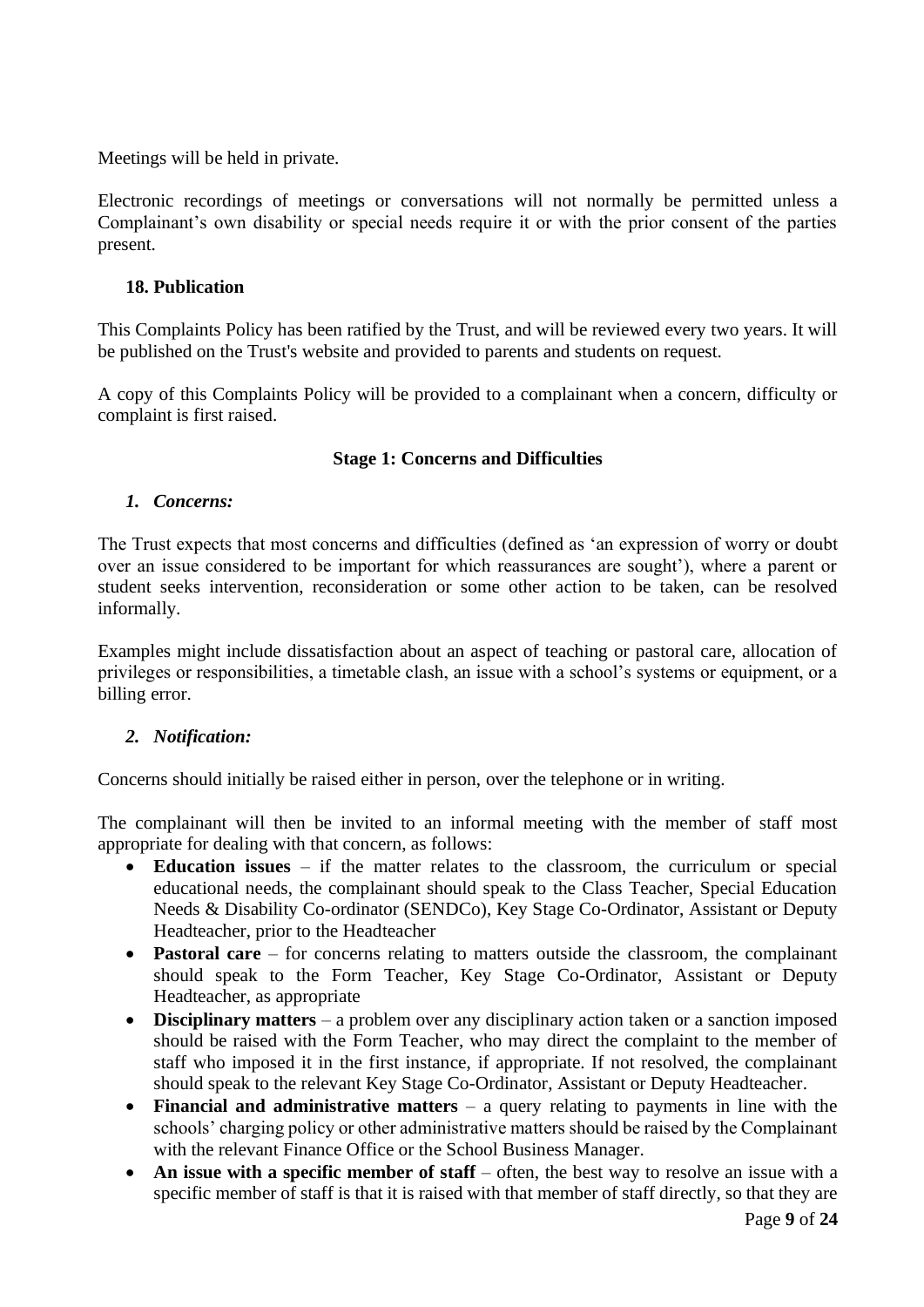given the opportunity to address and resolve the concern or difficulty before it becomes a formal complaint. If the complainant feels uncomfortable doing this, however, the issue should be raised with the appropriate Key Stage Co-Ordinator, Assistant or Deputy Headteacher.

Should a concern or difficulty be raised with a member of staff who feels that they are not the best person to be dealing with it, they will refer it to the Assistant or, Deputy Headteacher or other designated member of staff as appropriate.

If a concern or difficulty is raised with a member of staff who feels that it raises serious issues which should be dealt with as a formal complaint immediately, the member of staff will tell the complainant that they should put their complaint in writing to the Clerk of the Trust under Stage 2 of this Complaints Policy (or the Chair of the Trust if the complaint is about the Clerk).

To do so, the Complainant should complete the Complaint Form contained in Appendix 1 of this Complaints Policy to submit their complaint formally.

# *3. Unresolved Concerns and Difficulties*

There is no suggested time-scale for resolution at this stage given the importance of dialogue through informal discussion, although it would be expected that most issues would be resolved within 10 school days.

Where a concern or difficulty has not been resolved by informal means within this time limit from the date that it was raised, the complainant can submit the matters raised as a formal complaint under Stage 2 of this Complaints Policy.

## *4. Record of Concerns and Difficulties*

The member of staff dealing with a concern or difficulty will make a written record of the issues raised, the action taken and, if applicable, the resolution reached, which will be retained in a central record.

Further information in relation to the retention of records can be found earlier on in this Complaints Policy.

## **Stage 2: Formal Complaints**

## *5. Notification*

A concern or difficulty raised under Stage 1 of this Complaints Policy which remains unresolved, or a serious matter which requires formal investigation from the outset, should be set out in writing by the Complainant using the Complaint Form, and sent to the Clerk of the Trust.

Should a formal written complaint be received by the Clerk or another member of staff, they will immediately inform the relevant Headteacher.

The Complainant should clearly set out the matters in dispute, the relevant dates, the full names of the persons involved and what the Complainant believes the relevant school should do to resolve the complaint.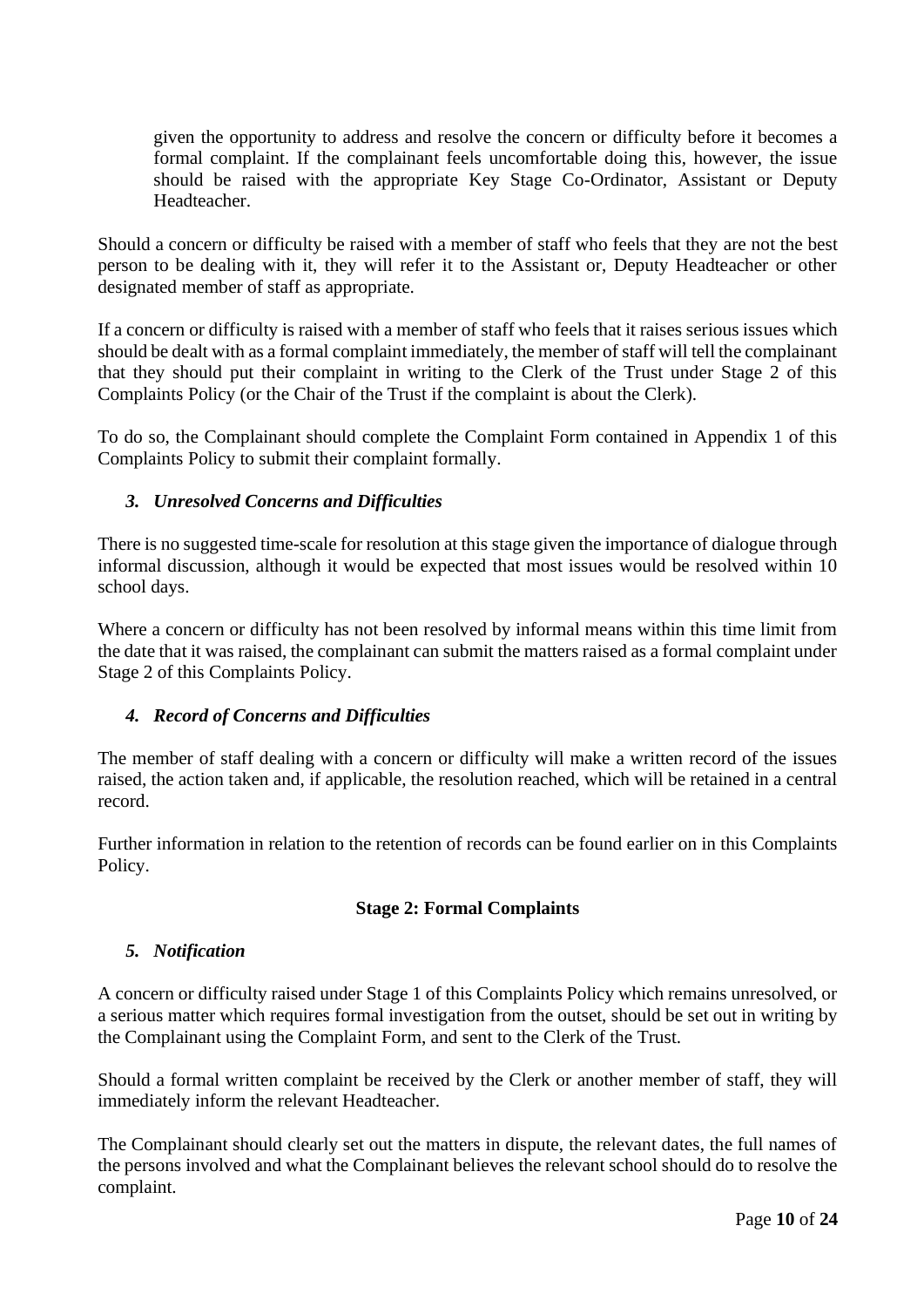Any documentation relied upon by the Complainant should be attached to the formal complaint.

# *6. Acknowledgement*

The formal complaint will be acknowledged in writing within five school days of receipt. The acknowledgement letter will confirm the date that the formal complaint was received, the action to be taken and the specified time limit.

# *7. Investigation*

The Headteacher will be provided with the records of the Stage 1 informal procedure (if applicable) within five school days of receipt of the formal complaint, and will then proceed to investigate the complaint. This will involve obtaining and considering all documentation held by the school which is relevant to the complaint.

If further information is required from the Complainant, this may be requested from them over the telephone or in writing.

The Headteacher will speak to the persons who were involved in the matters raised by the Complainant.

Students will only be spoken to with an independent member of staff present to support them.

Where there is an issue about the conduct of a member of staff, that member of staff will be offered the option of having another member of staff present. Other members of staff will be spoken to alone.

A written record of the conversation will be made, and the student or member of staff spoken to will, where appropriate, be asked to read, sign and date the written record to confirm that it is accurate.

In the case of students, the accompanying independent member of staff will also be asked to sign and date the record of the conversation.

If the Headteacher deems it to be appropriate in relation to the matters raised, the Complainant will be offered a meeting to discuss the issues raised. This may take place at the beginning of the investigation to clarify any matters which are unclear, or after the investigation has taken place with the aim of reaching an amicable resolution.

# *8. Outcome*

The Headteacher will write to the Complainant confirming the outcome of the investigation within twenty school days from the date that the complaint was received.

The letter will set out the individual matters raised by the Complainant, the findings made by the Headteacher during the course of the investigation, and the conclusion reached.

The letter will inform the Complainant that, if they are unsatisfied with the outcome of the Stage 2 investigation, they should write to the Clerk of the Trust within five school days of receipt of the letter requesting a Complaint Panel Hearing under Stage 3 of this Complaints Policy.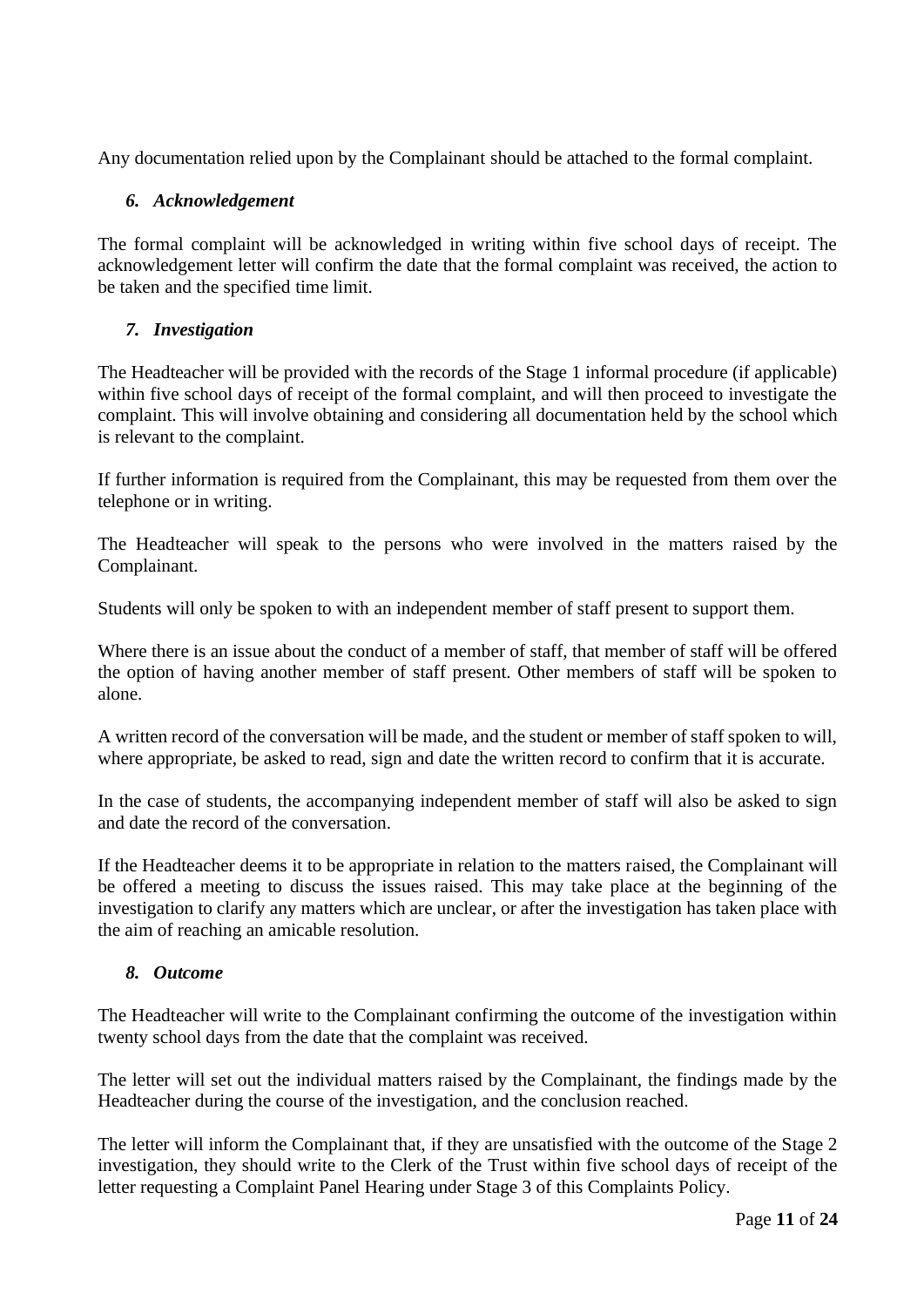Where the complaint was received during a school holiday or within twenty days from the end of a term or half term, the Headteacher will endeavour to expedite the investigation wherever possible.

The Headteacher will make a written record of the issues raised, the action taken and, if applicable, the resolution reached, which will be retained in a central record.

Further information in relation to the retention of records can be found earlier on in this Complaints Policy.

## *9. Delegation*

In appropriate cases, the Headteacher may delegate the complaint to a member of the Senior Leadership Team to deal with in accordance with the procedure outlined above.

The Stage 2 may also be dealt with by a member of the relevant school's Local Governing Body, or the Chair of Trustees, as appropriate, in which case references to the 'Headteacher' above, should be amended accordingly.

# **Stage 3: Complaint Panel Hearing**

## *10. Notification*

If the Complainant is unsatisfied with the outcome of the review under Stage 2 of this Complaints Policy, the Complainant may write to the Clerk of the Trust requesting a Complaint Panel Hearing.

The Complainant should write to the Clerk of the Trust within five school days of receiving the letter confirming the outcome following Stage 2.

The Complainant should not repeat the matters raised in their original letter or attach documentation already provided, but should clearly set out how and why the Complainant does not accept the findings made under Stages 1 and 2.

## *11. The Complaint Panel*

The Complaint Panel will consist of three persons appointed by or on behalf of the Trust.

None of the three Complaint Panel members will have been involved in the matters which gave rise to the complaint, have been involved in dealing with the complaint previously or have any detailed prior knowledge of the complaint.

Two of the Complaint Panel members may be members of the LGB.

The third Complaint Panel member will be a Trustee independent of the management and running of the school, i.e. they will not be a member of staff or a Governor of a school in the Trust, will not be linked to the relevant school in another way, for example as a parent of a student at the school.

If the complaint relates to the Trust an independent Complaint Panel member will be appointed in addition to the Trustees and may (but need not necessarily) have appropriate skills and expertise, for example, as a governor of a school not in the Trust, or a Trustee of another Multi-Academy trust.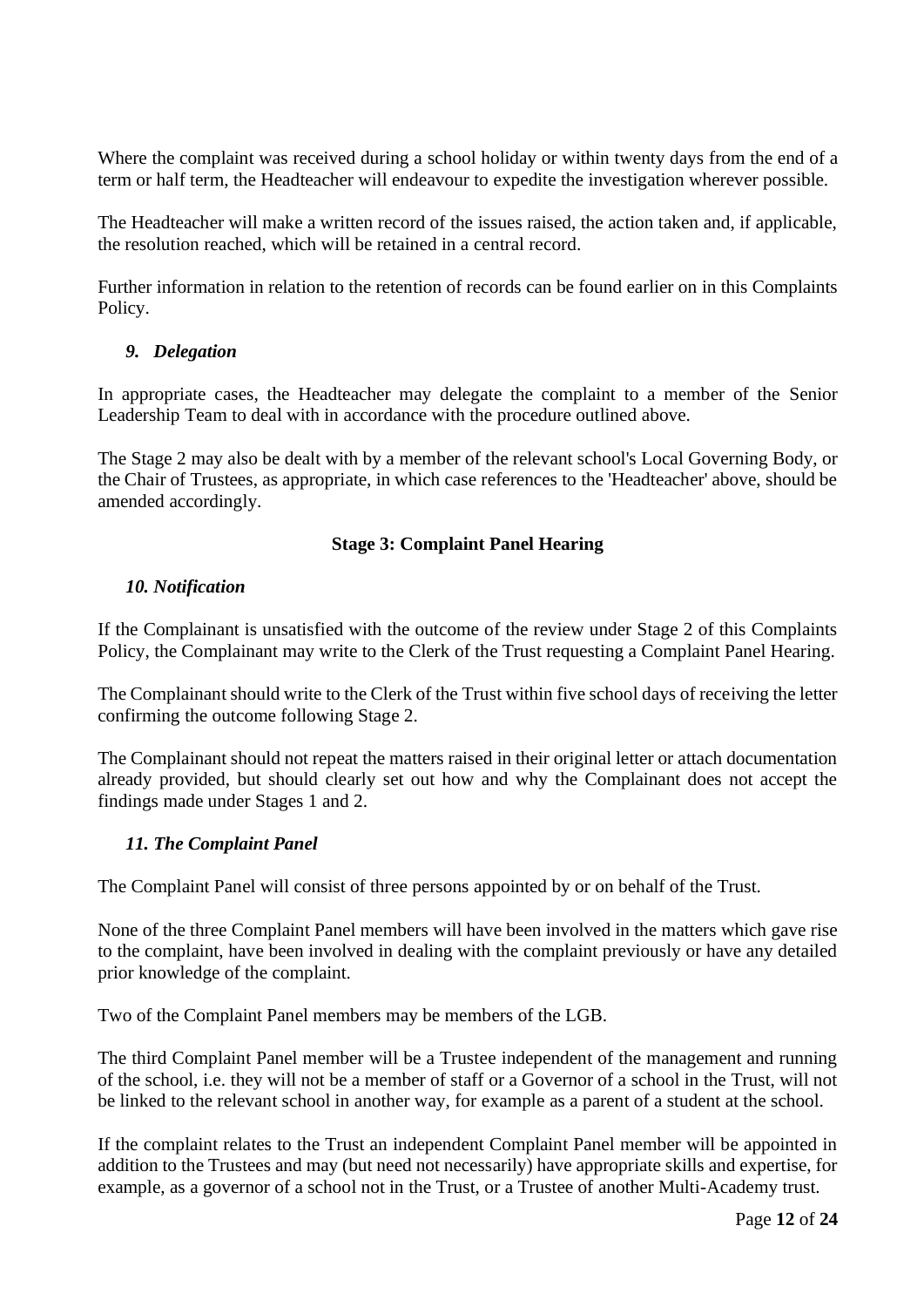The Department for Education previously issued the following guidance in relation to the appointment of the independent Complaint Panel member as follows:

*"Whilst we do not wish to be prescriptive about who schools should appoint as an*  independent person, our general view is that people who have held a position of *responsibility and who are used to analysing evidence and putting forward balanced arguments would be suitable. Examples of persons likely to be suitable are serving or retired business people, civil servants, heads or senior members of staff at other schools, people with a legal background and retired members of the police force. Schools will of course have their own views."*

# *12. Attendance*

The Complainant may attend the Complaint Panel Hearing, and may be accompanied by another person.

For the avoidance of doubt, the Complainant's supporter will be present for moral support only and will not play any part in the proceedings, unless invited to do so by the Chair of the Complaint Panel, entirely at their discretion and for a good reason.

The Complaint Panel Hearing is not a legal hearing and it is not appropriate for either the Complainant, the school or the Trust to be legally represented

However, there may be occasions when representation is appropriate. For instance, if a school employee is called as a witness in a complaint meeting, they may wish to be supported by a union representative.

*Note:* 

*Complaints about staff conduct will not generally be handled under this complaints procedure. Complainants will be advised that any staff conduct complaints will be considered under staff disciplinary procedures, if appropriate, but outcomes will not be shared with them.* 

Representatives from the media are not permitted to attend.

The relevant school or Trust will be represented at the Complaint Panel Hearing by the person who dealt with the complaint under Stage 2, which will usually be the Headteacher. This person will be referred to as the "School's Representative" for the purposes of Stage 3.

The Complaint Panel Hearing will be minuted by the Clerk, who will usually be the Clerk to the Trust.

# *13. Convening the Complaint Panel Hearing*

After selecting the Complaint Panel members, the Clerk will write to the Complainant within five school days acknowledging receipt of their request and informing them of the names of the Complaint Panel members.

If the Complainant objects to any of the named persons being appointed to the Complaint Panel,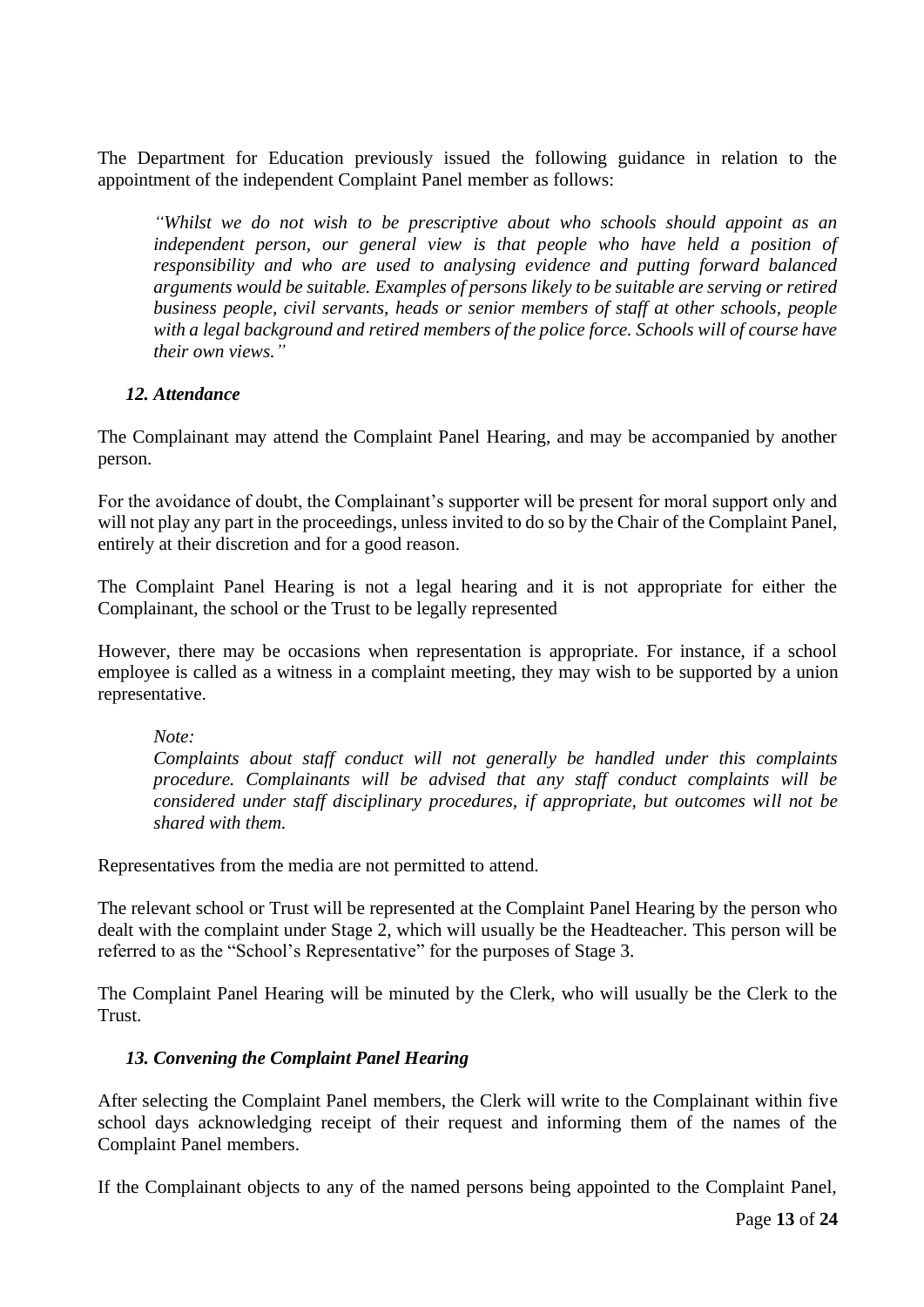they should notify the Clerk within three school days of receipt of the letter.

Fair consideration will be given to any bona fide objection to a particular member of the Complaint Panel.

The Clerk will liaise with the Complaint Panel, the Complainant and the School's Representative to agree a mutually convenient date for the Complaint Panel Hearing, which will usually take place within twenty school days of receipt of the Complainant's request, unless there are exceptional circumstances.

The Clerk will write to the Complainant confirming the date of the Complaint Panel Hearing within five school days of the date that the acknowledgement letter was sent (or the date that the new Complaint Panel member was selected, if an objection was received and upheld).

If the Complaint Panel Hearing will not take place within twenty school days of receipt of the Complainant's request, the letter will set out the exceptional circumstances involved.

## *14. Documentation*

The Clerk will forward a copy of all paperwork relating to the complaint (consisting of the record of the Stage 1 informal procedure (if applicable), the original letter of complaint or Complaint Form, any documentation provided by the Complainant with their complaint, all investigation records with the letter of outcome under Stage 2 with the Complainant's letter requesting a Complaint Panel Hearing and accompanying documents) to the Complainant, the School's Representative and the three Complaint Panel members.

The names of individuals will, where appropriate, be redacted and replaced with a letter relevant to that particular individual and used throughout unless they have provided their written consent for their name to be disclosed.

If the Complainant wishes the Complaint Panel to consider any additional information, they should forward this documentation to the Clerk to arrive at least five school days before the Complaint Panel Hearing, to enable the Clerk to forward it to the School's Representative and the Complaint Panel members.

Documentation may be submitted after this deadline with the permission of the Chair of the Complaint Panel acting in their sole discretion.

## *15. Witnesses*

The Chair of the Complaint Panel will decide, at their absolute discretion, which witnesses will be permitted to attend the Complaint Panel Hearing to give a verbal statement rather than relying on a written statement or record of meeting which have been signed by the witness.

If the Complainant wishes to rely on the account of a witness, they should ask the witness to write down, sign and date their account and forward it to the Clerk at least five school days before the Complaint Panel Hearing, to enable the Clerk to forward it to the School's Representative and the Complaint Panel members.

Witnesses under the age of eighteen, other than the Complainant's own family, will only be allowed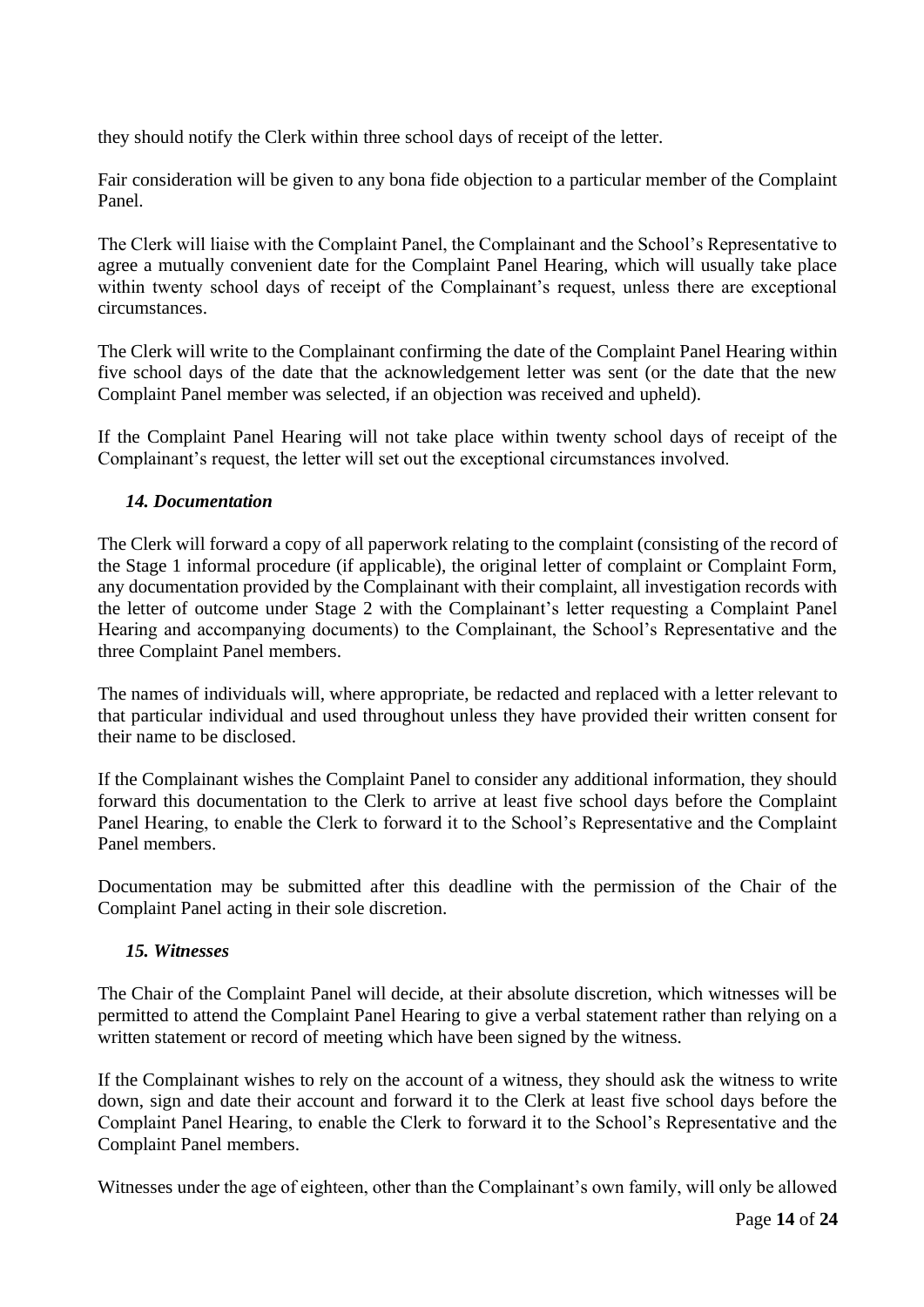to attend the Complaint Panel Hearing at the discretion of the Chair of the Complaint Panel, and then only if they are accompanied by one of their parents or carers.

Any written accounts provided by the Complainant relating to witnesses under the age of eighteen must be signed and dated by the witness and one of the witness' parents or carers.

Members of staff of the School involved in the matters which gave rise to the complaint will usually have provided a signed written account or have signed a note of a meeting during the previous stages, which will be forwarded to all parties with the other complaint documentation in the usual way.

Members of staff will not usually be required to attend the Complaint Panel Hearing to give a verbal statement unless their conduct is relevant or their account is contentious and the rules of natural justice dictate that the Complainant should be allowed to ask that member of staff questions.

# *16. Procedure at the Complaint Panel Hearing*

The Complaint Panel Hearing will be conducted as follows:

## Introduction

• The Clerk to the Complaint Panel will greet the Complainant, the Complainant's supporter and the School's Representative and welcome them into the room where the Complaint Panel has convened (any witnesses will remain outside of the room until they are called in to give their account).

## The Complainant

- The Complainant will be invited by the Complaint Panel to give an account of their complaint;
- The School's Representative will be invited to ask the Complainant questions, if any;
- The Complaint Panel will ask the Complainant questions, if any;
- At the discretion of the Chair of the Complaint Panel, the Complainant's witness will be invited into the room to give an account of what they saw or know;
- The School's Representative will be invited to ask the Complainant's witness questions, if any;
- The Complaint Panel will ask the Complainant's witness questions, if any;
- The Complainant's witness will be asked to leave the room;
- If the Complainant has any further relevant witnesses, at the discretion of the Chair of the Complaint Panel, they will be invited into the room individually to provide their accounts and be questioned as outlined above;

## The School's Representative

- The School's Representative will be invited by the Complaint Panel to respond to the complaint and make representations on behalf of the School;
- The Complainant will be invited to ask the School's Representative questions, if any;
- The Complaint Panel will ask the School's Representative questions, if any;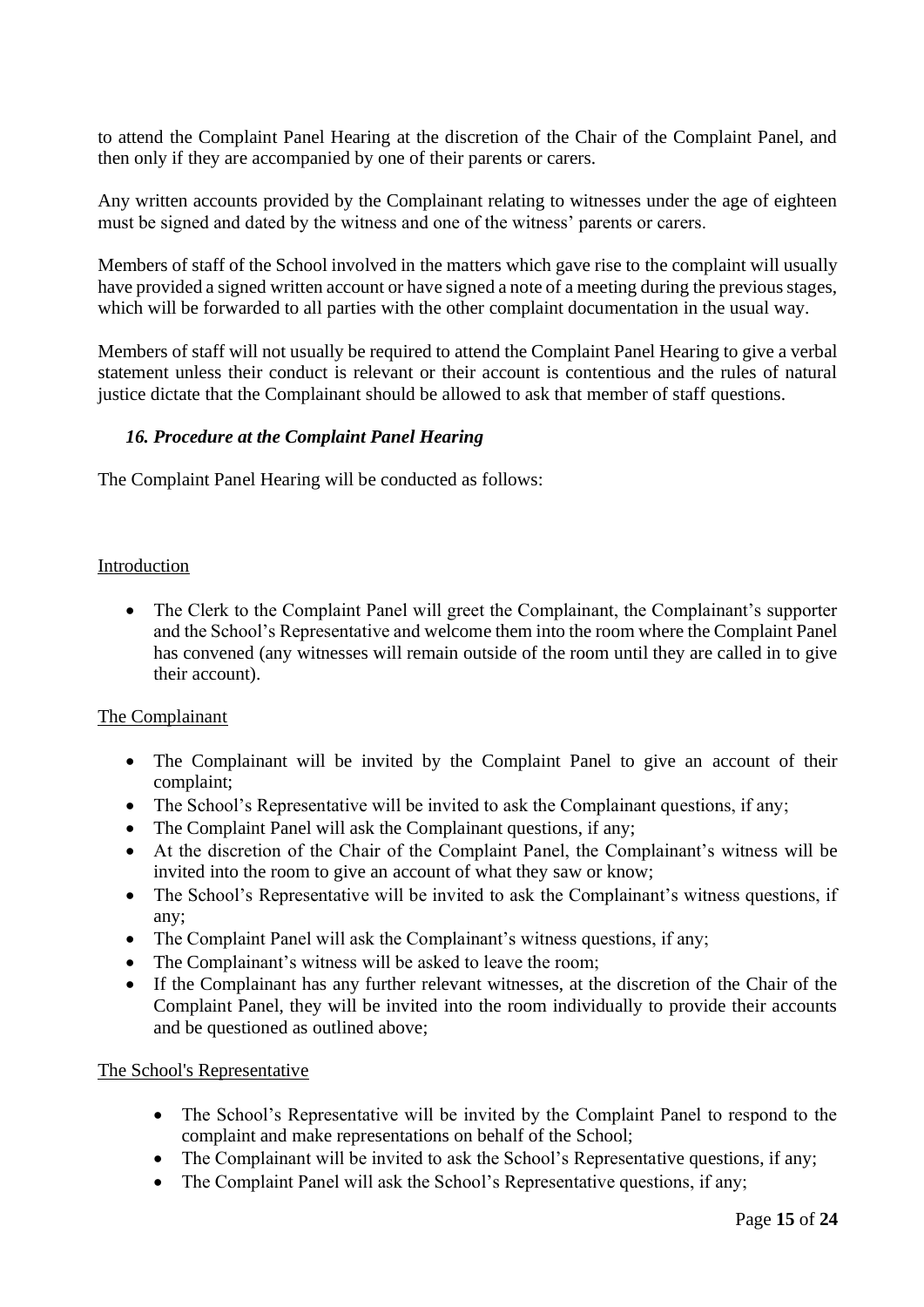- At the discretion of the Chair of the Complaint Panel, the School's relevant first witness will be invited into the room to give an account or what they saw or know;
- The Complainant will be invited to ask the School's witness questions, if any;
- The Complaint Panel will ask the School's witness questions, if any;
- The School's witness will be asked to leave the room;
- If the School has any further relevant witnesses, at the discretion of the Chair of the Complaint Panel, they will be invited into the room individually to provide their accounts and be questioned, as outlined above;

# **Summaries**

- The Complainant will be invited by the Complaint Panel to summarise their complaint;
- The School's Representative will be invited by the Complaint Panel to summarise their response to the complaint and the School's stance;

## Conclusion

- The Chair of the Complaint Panel will conclude and explain to both parties that they will hear from the Complaint Panel within ten school days.
- The Complainant and the School's Representative will be asked to leave.

The Chair of the Complaint Panel may restrict accounts given and questions by the parties depending on the relevance/purpose of them, and whether they have been addressed in the documentation.

In addition, all parties must comply with the School's Behaviour policy and a breach of this policy during the hearing may result in the hearing being adjourned and rescheduled if necessary.

# *17. The Complaint Panel's Decision*

The Complaint Panel will convene in private, either immediately after the Complaint Panel Hearing or on a subsequent date.

The Clerk may be present and assist the Complaint Panel in its decision making.

The Complaint Panel will consider all of the documentation and everything that they have heard at the Complainant Panel Hearing and make:

## • **Findings of Fact**

The Complaint Panel will decide which facts are established to be true, on a balance of probabilities (i.e. more likely than not).

If a fact is not deemed relevant, the Complaint Panel will not consider it further.

The Complaint Panel will make a written record of the facts that have been established, those which have not been established and those which are not relevant, with their reasons for making these findings.

• **Recommendations** (where appropriate) The Complaint Panel will consider the facts which they have established and will make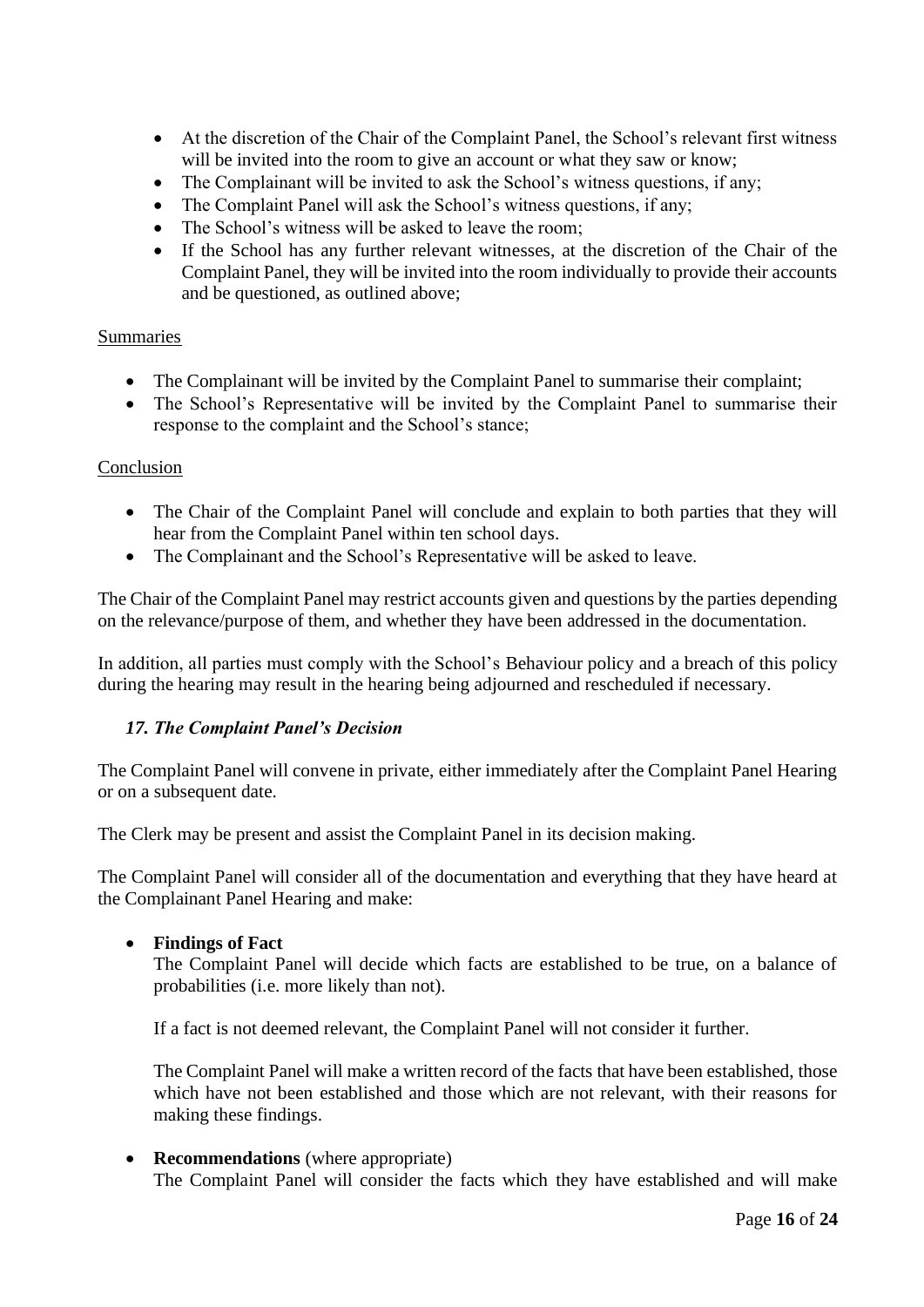recommendations based upon them where appropriate.

These recommendations may be aimed at achieving reconciliation between the parties (for example, a written apology), improving procedures or preventing a recurrence in the future.

The Complaint Panel will keep a written record of their recommendations, with reasons.

For the avoidance of doubt, requests for compensation, or similar, as a result of any complaints are unlikely to be considered and/or awarded.

# *18. Notification of the Complaint Panel's Decision*

The Chair of the Complaint Panel will prepare a letter identifying each of the issues complained about, summarise how the Complaint Panel Hearing proceeded, and confirm each of the Complaint Panel's findings of fact and recommendations, if any, with reasons.

The letter will also confirm that, if the Complainant believes that this Complaints Policy does not comply with the Regulations, or that the School has not followed the procedure outlined in this Complaints Policy, the Complainant may refer their complaint to the Education & Skills Funding Agency for further consideration.

The Clerk will circulate the letter and the minutes of the Complaints Panel Hearing within ten school days of the Complaint Panel Hearing to the Complainant, the School's Representative, and any person complained about.

The Clerk will also ensure that a copy of the Complaint Panel's findings and recommendations are made available on the school's premises for inspection by the Trust, the Local Governing Body and the Headteacher.

## *19. Factors for the Complaint Panel to Consider*

It is important that the Complaint Panel Hearing is independent and impartial, and that it is seen to be so.

No person may sit on the Complaint Panel if they have had a prior involvement in the matters which gave rise to the complaint, in dealing with the complaint in the previous stages, or have a prior detailed knowledge of the complaint.

The aim of the Complaint Panel Hearing, which must be held in private, will always be to resolve the complaint and achieve reconciliation between the Trust and the Complainant. However, it has to be recognised that the Complainant may not be satisfied with the outcome if the Complaint Panel does not find wholly in their favour.

It may only be possible to establish the facts and make recommendations which will satisfy the Complainant that his or her complaint has been taken seriously.

An effective Complaint Panel will acknowledge that many Complainants feel nervous and inhibited in a formal setting. Parents often feel emotional when discussing an issue that affects their child. The Chair of the Complaint Panel will ensure that the Complaint Panel Hearing is as welcoming as possible, while ensuring that it is procedurally fair to all parties. The layout of the room will set the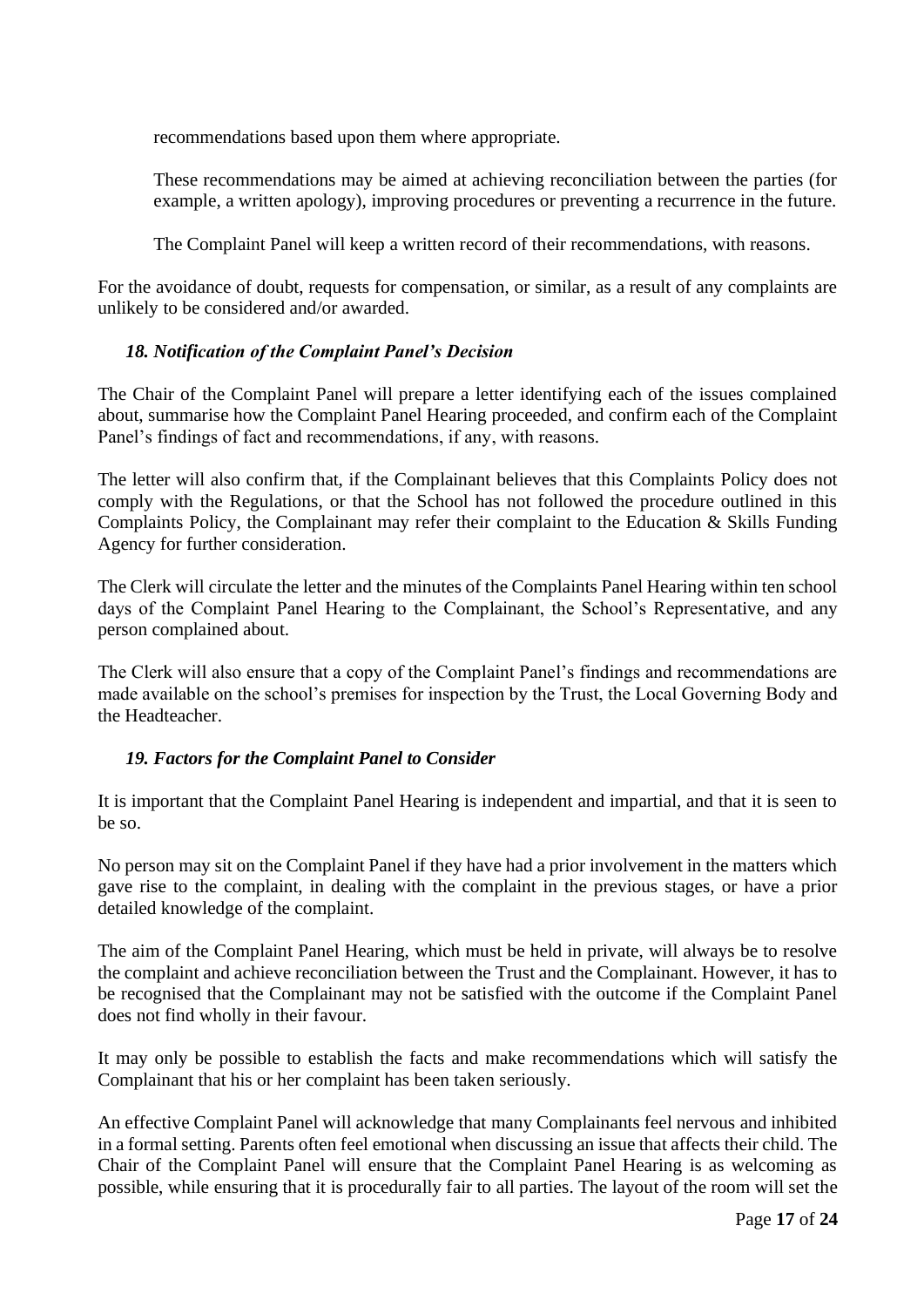tone and care is needed to ensure the setting is informal and not substantially adversarial. Extra care needs to be taken when the Complainant is a child, or there are child witnesses present. Care should be taken to ensure that the child does not feel intimidated. The Complaint Panel should be aware of the views of the child and give them equal consideration to those of the adults present. Where the child's parent is the Complainant, it would be helpful to give the parent the opportunity to suggest which parts of the hearing, if any, the child should attend, with the Chair retaining discretion.

The Complaint Panel should ensure that they are familiar with the complaints procedure in advance of the Complaint Panel Hearing.

The Chair of the Complaint Panel will play a key part at the Complaint Panel Hearing, ensuring that:

- The remit of the Complaint Panel is explained to the parties and each party has the opportunity of making representations without undue interruption;
- All of the issues raised in the complaint are addressed;
- Key findings of fact are made, on a balance of probabilities;
- Each party treats the other with respect and courtesy;
- The Complaint Panel is open minded and acts independently of the School;
- No member of the Complaint Panel has a vested interest in the outcome of the proceedings;
- Each side is given the opportunity to state their case and ask questions;
- All written material is seen by all parties. If a new issue arises during the course of the Complaint Panel Hearing, it would be useful to give all parties the opportunity to consider and comment on it.

## **Referral to the Education & Skills Funding Agency**

Once a complaint has been through all the stages of this Complaints Policy, if the Complainant believes that this Complaints Policy does not comply with the Regulations, or that the Trust has not followed the procedure in this Complaints Policy, the Complainant can refer the complaint to the Education & Skills Funding Agency for consideration.

The Complainant can find further information about referring a complaint to the Education & Skills Funding Agency by using the hyperlink below:

[http://www.education.gov.uk/schools/leadership/schoolperformance/b00212240/making](http://www.education.gov.uk/schools/leadership/schoolperformance/b00212240/making-complaintschool/complaints-free-schools-academies)[complaintschool/complaints-free-schools-academies](http://www.education.gov.uk/schools/leadership/schoolperformance/b00212240/making-complaintschool/complaints-free-schools-academies)

The Complainant should be aware that the Education & Skills Funding Agency will not usually investigate the complaint itself, or interfere with the findings of the Complaint Panel, unless the decision made was manifestly unreasonable.

## **Vexatious Complaints**

Whilst it is hoped that this policy will reduce any dissatisfaction with the Trust, it is acknowledged that there may be rare occasions where a complainant continues to be dissatisfied with the Trust and the outcomes achieved under the complaints policy.

Page **18** of **24** Where a complainant attempts to re-open an issue which has already been dealt with under the complaints policy, the Chair of Trustees/local governing body will contact them to inform them that the matter has already been dealt with and that either that stage of the policy has been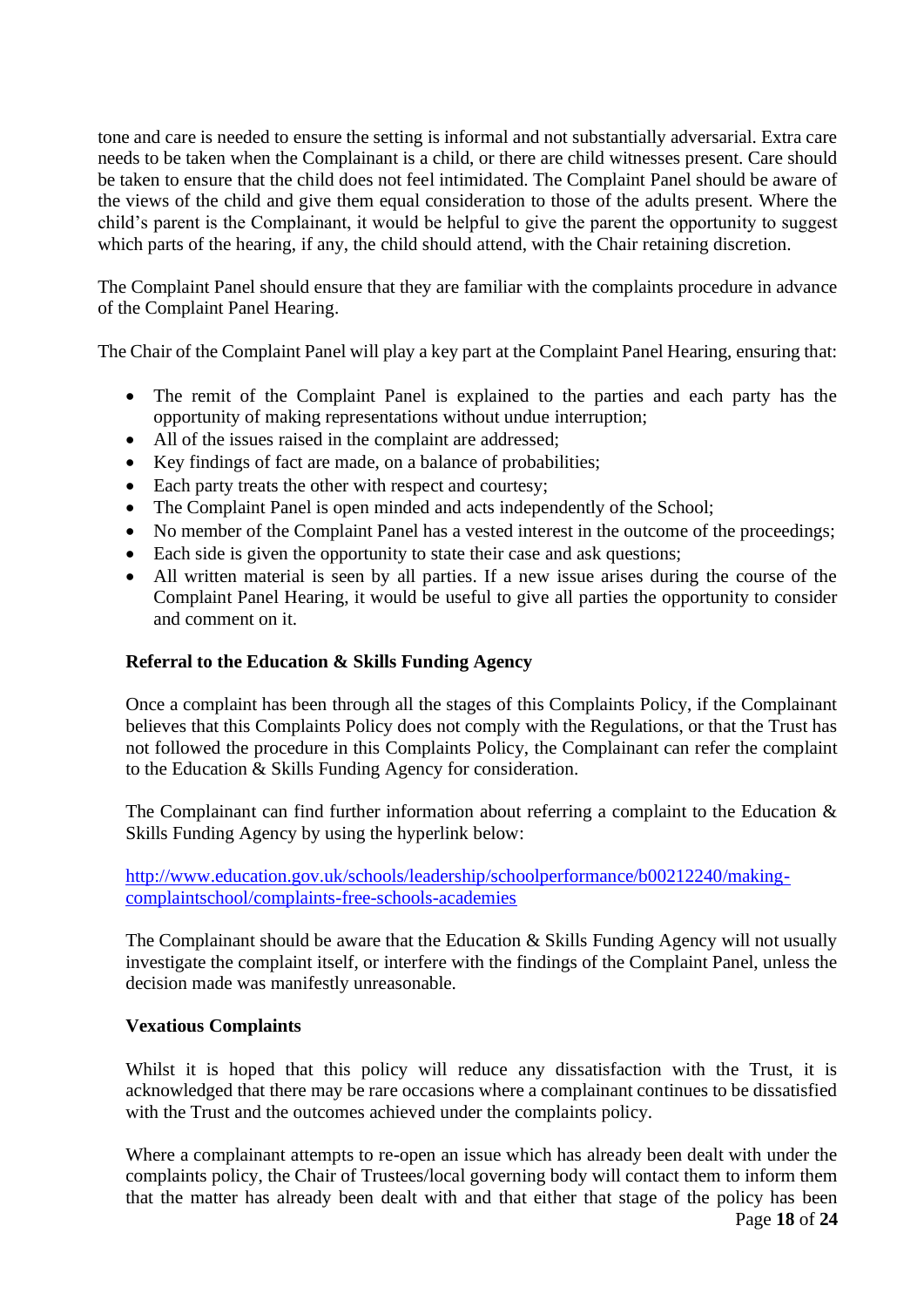exhausted or that the complaints policy has been exhausted and the matter is considered closed.

Where further correspondence is received on the same matter, this may be considered vexatious and the Trust will be under no obligation to respond to that correspondence.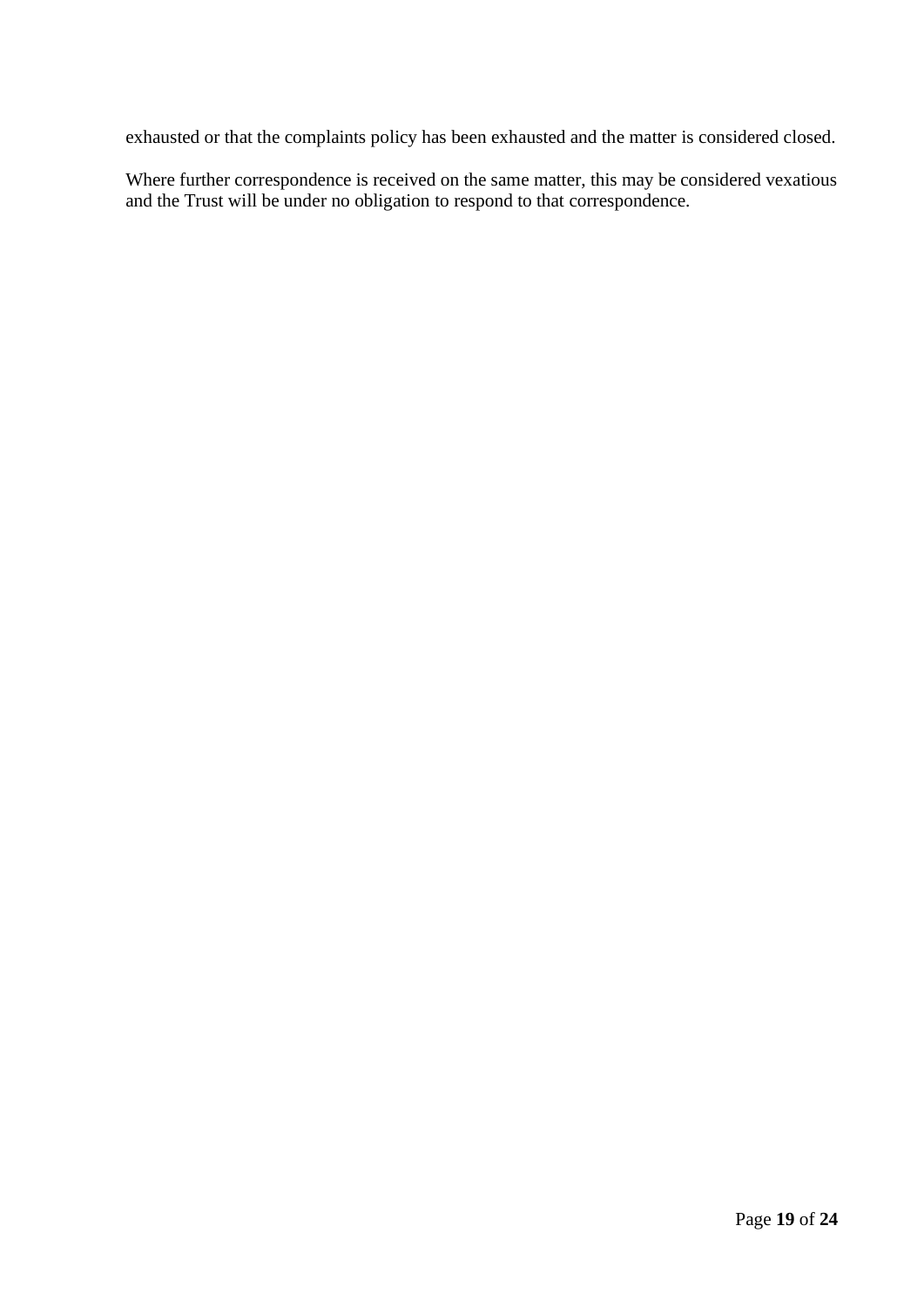The Clerk of the Trust can be contacted via email or in writing as detailed below:

The Pope Francis Academy Trust Registered Office: LACE Sefton Park Liverpool  $L17$   $1AA$ 

| <b>Clerk to the Trustees:</b>   | Mr Christopher Williams     |
|---------------------------------|-----------------------------|
| Email:                          | c.williams@rcaol.org.uk     |
| <b>Chief Executive Officer:</b> | Mr Paul Halliwell           |
| Email:                          | $p.$ halliwell@rcaol.org.uk |

Tel: 0151 522 1002

All correspondence should be clearly marked:

For the attention of the Clerk of Trustees of The Pope Francis Academy Trust Re: Formal Complaint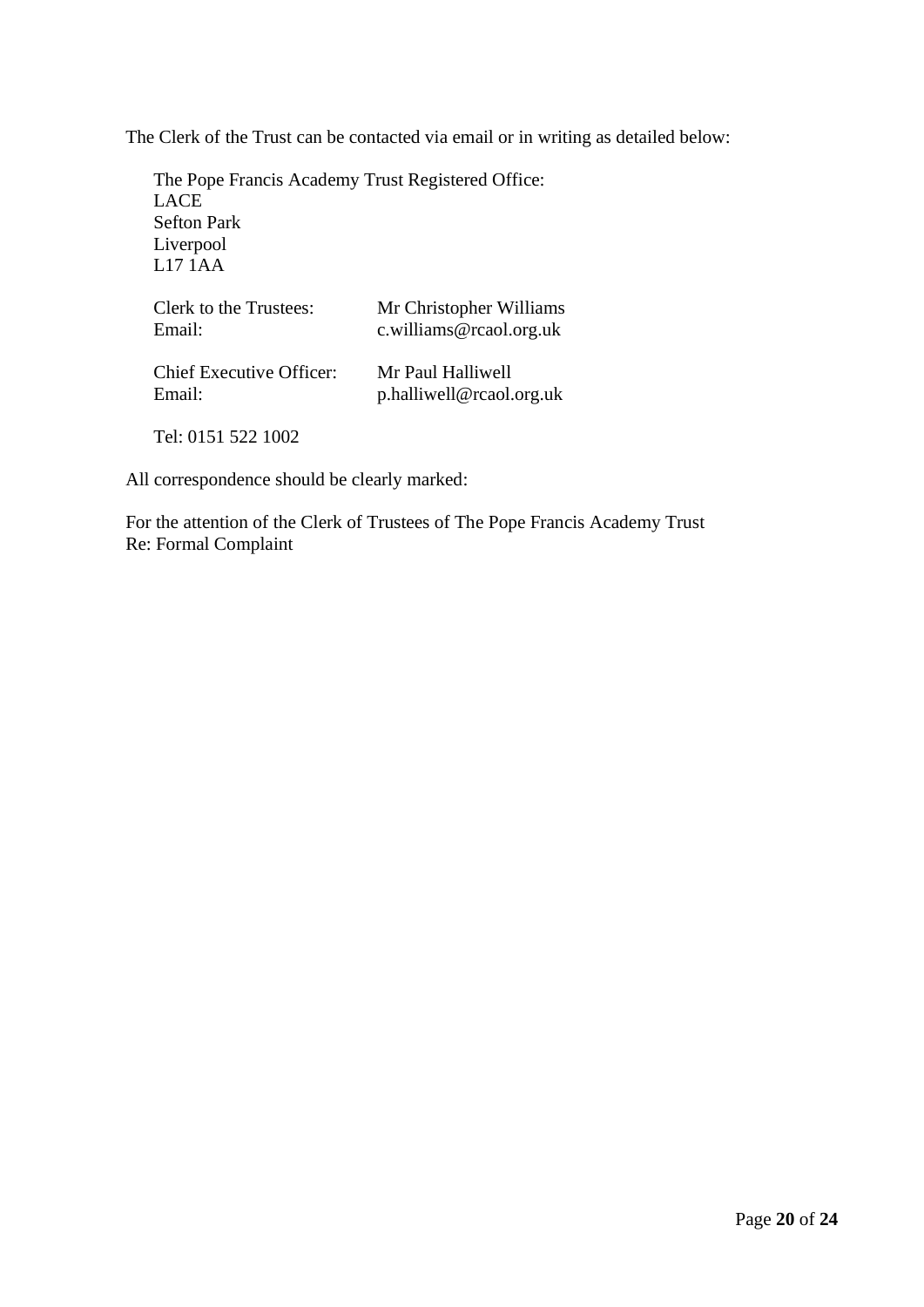# **Appendix 1 – Formal Complaint Form**

**Please complete and return to the School who will acknowledge receipt and explain what action will be taken.**

| <b>Your Name:</b>                                     | <b>Students Name &amp; DOB:</b>               |
|-------------------------------------------------------|-----------------------------------------------|
|                                                       |                                               |
| <b>Your Relationship To The Student:</b>              | <b>Students School, Year Group &amp; Form</b> |
|                                                       |                                               |
| Address, Postcode & Email:                            | <b>Daytime Telephone:</b>                     |
|                                                       |                                               |
|                                                       | <b>Evening Telephone:</b>                     |
|                                                       |                                               |
| Your complaint is:                                    |                                               |
| Include all details including names and dates.        |                                               |
|                                                       |                                               |
|                                                       |                                               |
|                                                       |                                               |
|                                                       |                                               |
|                                                       |                                               |
|                                                       |                                               |
| Action already taken to try to resolve the complaint: |                                               |
|                                                       |                                               |
|                                                       |                                               |
|                                                       |                                               |
|                                                       |                                               |
|                                                       |                                               |
|                                                       |                                               |
|                                                       |                                               |
|                                                       |                                               |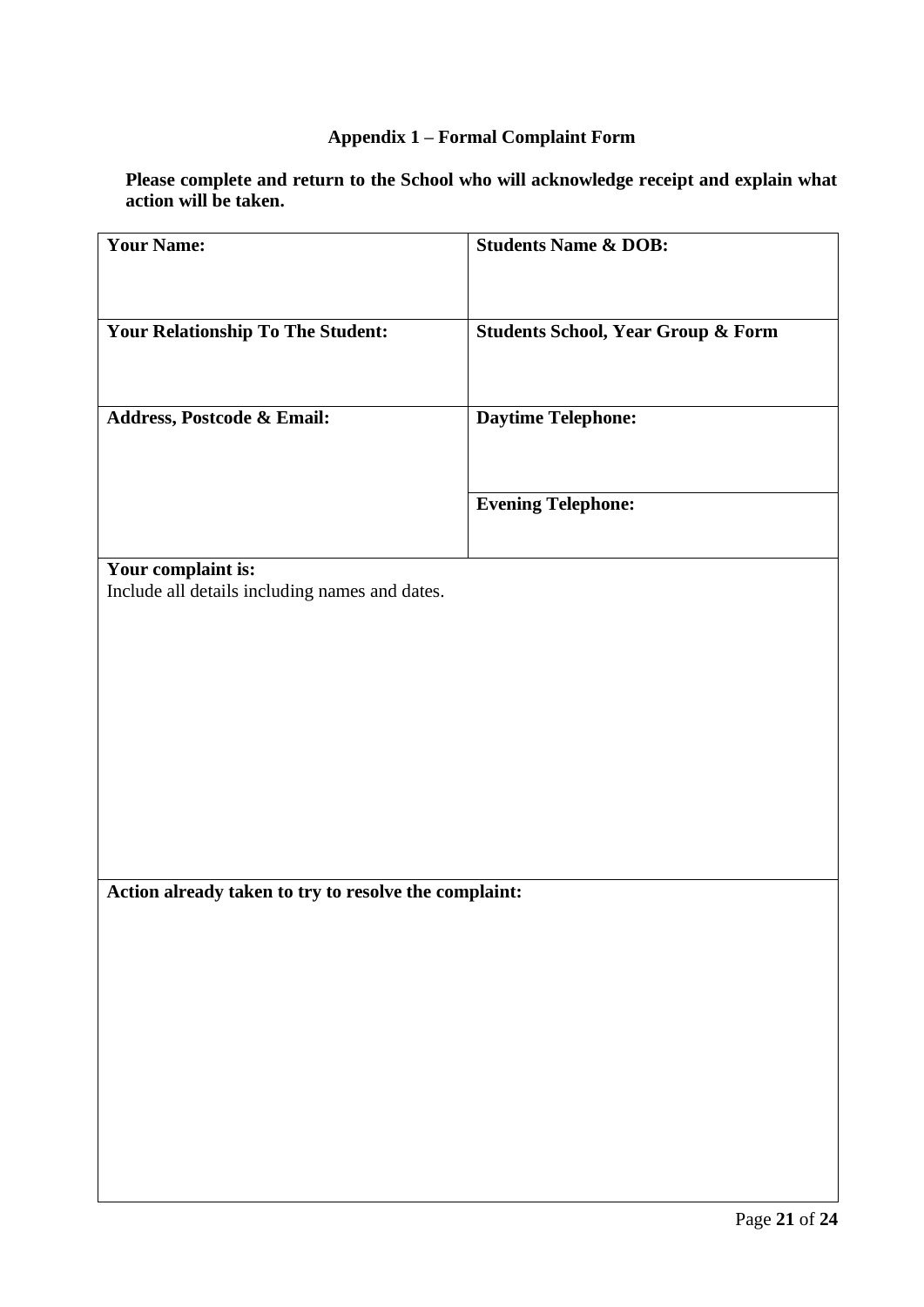Appendix 1 – Formal Complaint Form continued.

| What would you like as an outcome of your complaint? |  |
|------------------------------------------------------|--|
|                                                      |  |
|                                                      |  |
|                                                      |  |
|                                                      |  |
|                                                      |  |
|                                                      |  |
|                                                      |  |
|                                                      |  |
|                                                      |  |
|                                                      |  |
|                                                      |  |
|                                                      |  |
|                                                      |  |
|                                                      |  |
|                                                      |  |
|                                                      |  |
|                                                      |  |
| Details of any attached paperwork.                   |  |
|                                                      |  |
|                                                      |  |
|                                                      |  |
|                                                      |  |
|                                                      |  |
|                                                      |  |
|                                                      |  |
|                                                      |  |
|                                                      |  |
|                                                      |  |
|                                                      |  |
|                                                      |  |
|                                                      |  |
|                                                      |  |
|                                                      |  |
|                                                      |  |
|                                                      |  |
|                                                      |  |

| Signature: |  |
|------------|--|
| Date:      |  |

Please complete and return to the relevant school office/Trust's central office in a sealed envelope addressed to the Clerk of the relevant Local Governing Body, or Clerk of Trustees (as appropriate).

All functions of the complaints procedure must adhere to the requirements of the Data Protection